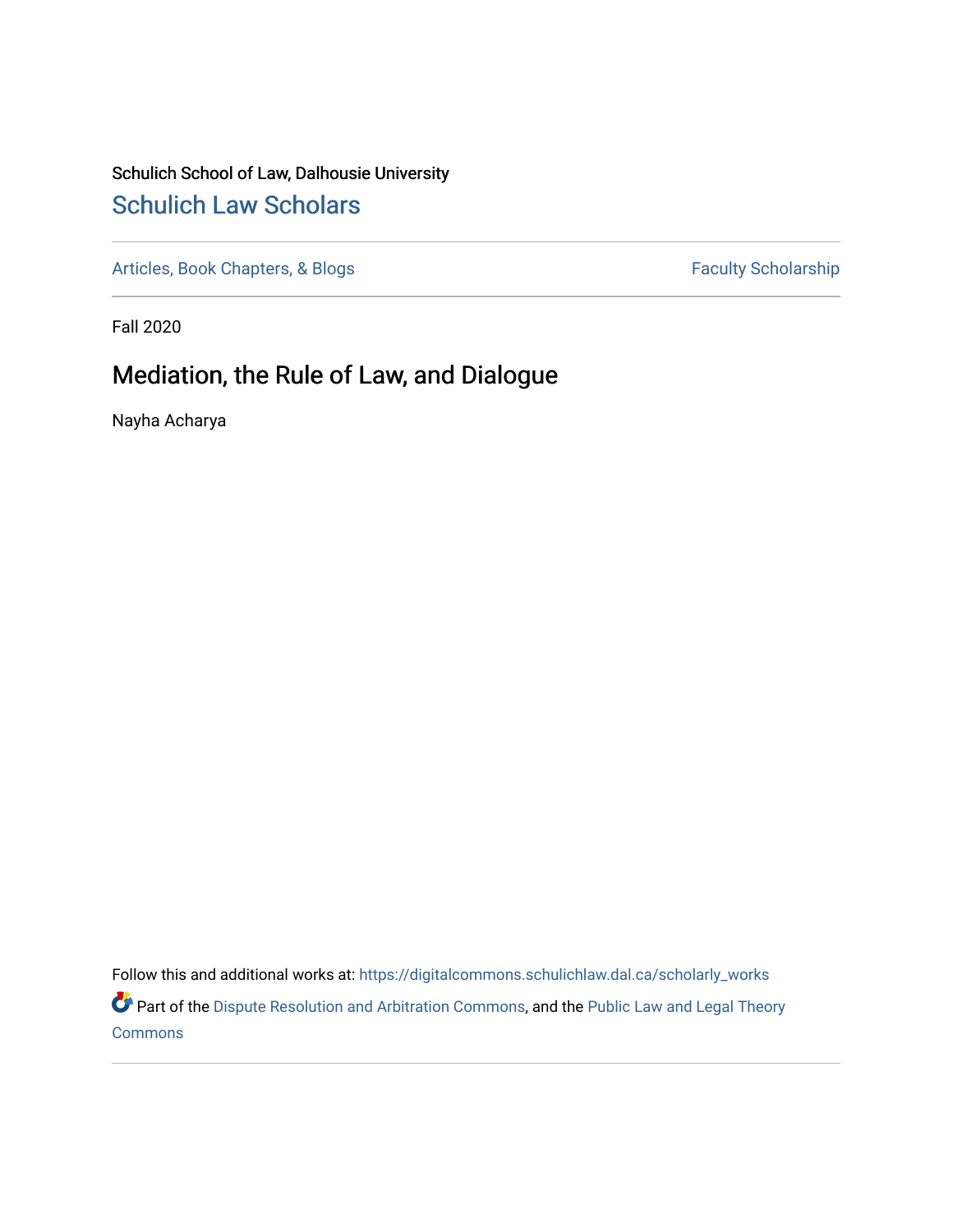

## **Volume 46, No 1, Fall 2020 Faculty of Law, Queen's University**

## **Articles**

| Pension Fiduciaries and Climate Change: A Canadian Perspective                                            |    |
|-----------------------------------------------------------------------------------------------------------|----|
| Maziar Peihani                                                                                            |    |
| Analyzing the Law of Police Dynamic Entry in Canada<br>Brendan Roziere & Kevin Walby                      | 39 |
| Mediation, the Rule of Law, and Dialogue<br>Nayha Acharya                                                 | 69 |
| Licence to Khill: What Appellate Decisions Reveal About Canada's<br>New Self-Defence Law<br>Noah Weisbord | 97 |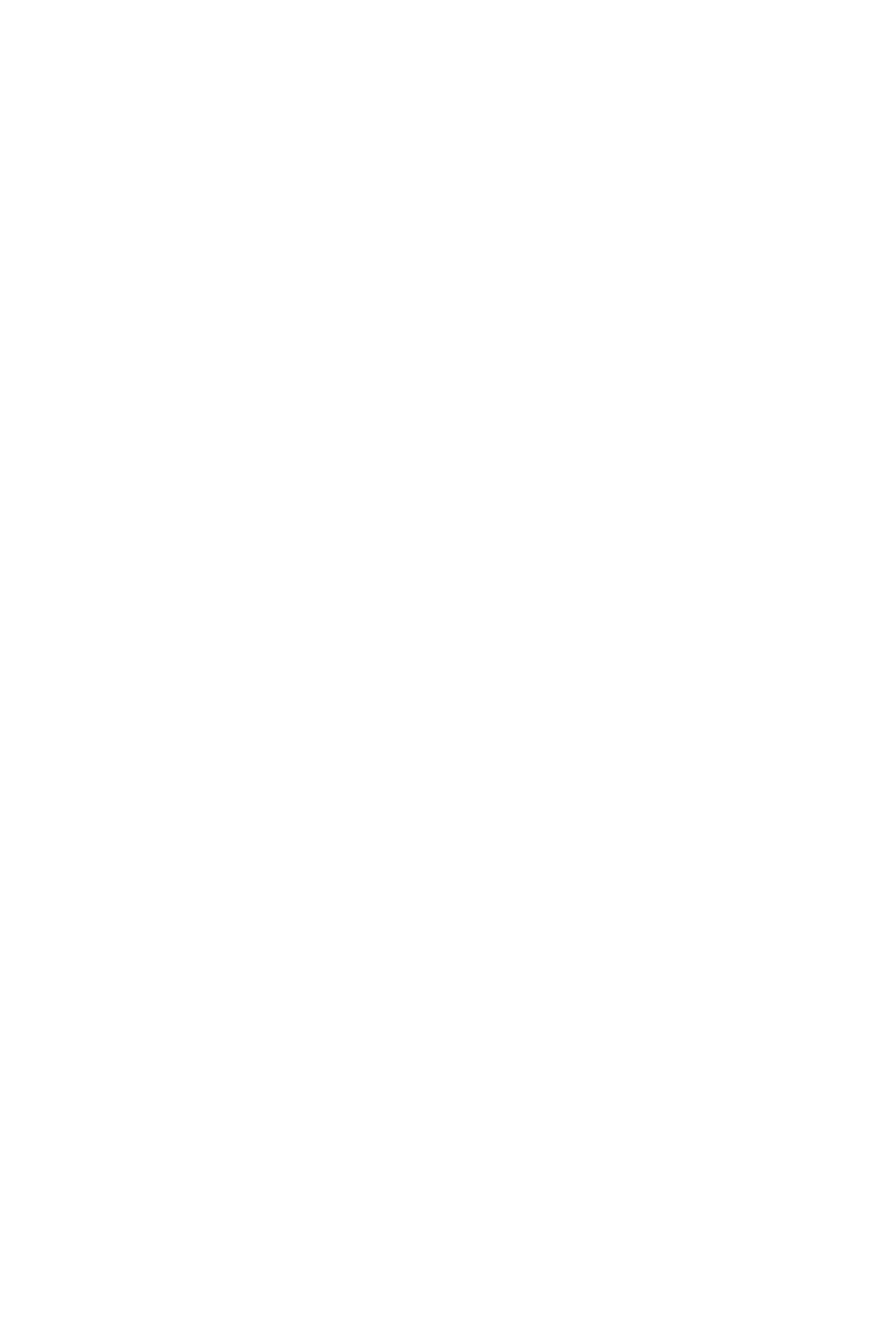## *Queen's Law Journal*

*Editors-in-Chief* Michelle de Haas & Cosimo Morin

*Managing Editor of Articles* David Bannerman *Managing Editors of the Style Guide* Oliver Flis & Sarah MacKay Marton *Managing Editor of Volunteers* Claire Gibson

*Production Editor* Dylan Armstrong *Managing Editors of Submissions* Brad Alford & Eli White *Managing Editor of Business & Marketing*  Joanna Strozak

*Senior Associate Editors* Mitchell Clarke & Kelly Zhang

*Senior Submissions Editor*

Deniz Samadi

#### *Associate Editors* Nadya Gill

Caine Chapman Chris Enright

Helen Schweitzer *Associate Submissions Editors*

Adam Higgins Farrah Kudus Tim Schjerning

Ross Denny-Jiles Callum Hutchinson Patryk Sawicki

Christine Shahverdian Samantha Spector

*Faculty Advisors* Jean Thomas & Grégoire Webber

#### *Journal Administrative Assistant*

Carol Johnson

#### *Editorial Volunteers*

Jeffrey Allen Katrina Amos Calum Anderson Mary Athanasopoulos Jonathan Berg Jory Birbrager Sara Buder Allison Choi Emmanuel Couture-Tremblay Siobhan Doody Yakin Ebsim Raffaella Garofalo Melissa Hawco

Derek Hooper Hannah Iles Olivia Isajev Juli Kim Megan Linaric Mercy Liu William Lundy Sarah Mohiuddin Olivia Moon Sohrab Naderi Emily O'Keefe Shaun Pretli Nicholas Przulj Nicolas Rizzardi

Amrit Sagoo Ethan Saks Britney Schyf Noah Soenen Patrick Szabo Maxim Tchoudnovski Robbie Turchyn Sydney Van Vliet Kay Wu Rina Yousif Nick Zapotochny Sam Zargami Angela Zhao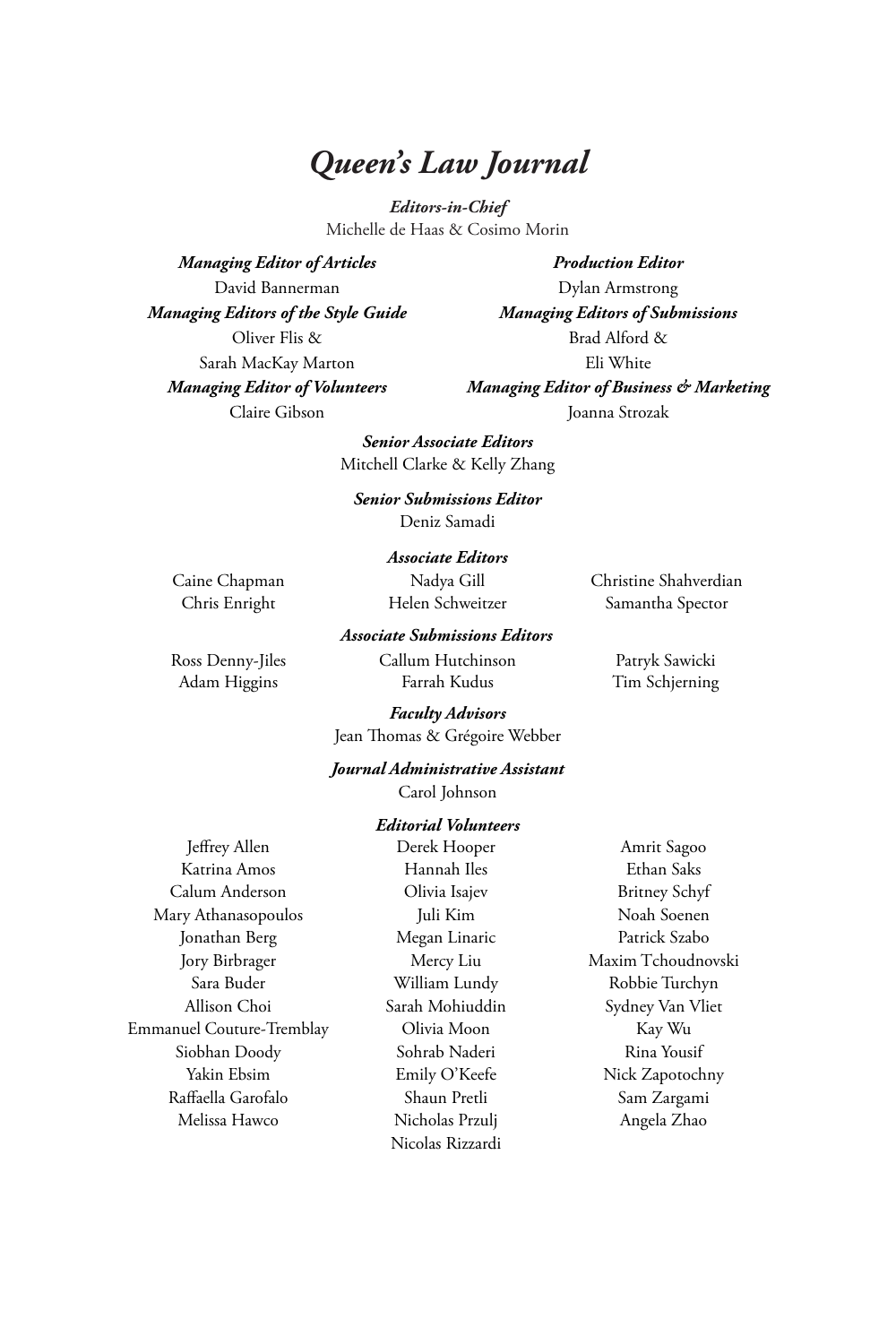# **Mediation, the Rule of Law, and Dialogue**

## *Nayha Acharya\**

*In this paper the author urges discussion on the legitimacy of mediation processes, a discussion that*  is not prevalent in legal scholarship. The author argues that mediation outcomes can be inconsistent with the rule of law given that the same case can have a different outcome depending on whether it *is litigated or mediated. On the other hand, crucial and valuable aspects of mediation can result in a presumption of legitimacy. With the rule of law critique in mind, the author discusses how dialogue theory can be used to improve upon the mediation process.* 

*The author begins by exploring the value inherent in the rule of law, which poses a conundrum for court-annexed mediation because it is not designed to administer law in the same way as adjudication. However, this does not make mediation illegitimate. Instead, a framework for mediation can be developed to encompass both rule of law values and mediation's unique characteristics. Mediation is not a watered-down version of litigation; it is a distinct process of dialogue that centralizes selfdetermination and consensual decision-making. The author then suggests that dialogue theory can serve as this grounding framework for mediation. Dialogue theory embraces the values of equality and dignity, which underpin the ideals of the rule of law and the key features of mediation. Under this framework, mediators must recognize that their primary role is to secure a fair dialogue and not to champion a settlement. Where there is hesitancy by one party to accept a settlement, the mediator should encourage the party to express their concern rather than forcing the settlement as this facilitates genuine dialogue. To ensure fair treatment of members of our communities, the author concludes by urging that the mediation process and its legitimacy be more widely discussed given its increased importance in the civil litigation system.*

<sup>\*</sup> Assistant Professor at the Schulich School of Law, Dalhousie University, teaching Alternative Dispute Resolution, Civil Procedure, and Legal Ethics and Professionalism. I would like to thank my research assistants, Erin Mitchell, and Josh Pye for their excellent work. I also thank PhD candidate Akinwumi Ogunranti, and Professors Bruce Archibald and Kim Brooks for providing very helpful comments on earlier drafts of this piece.

Copyright © 2020 by Nayha Acharya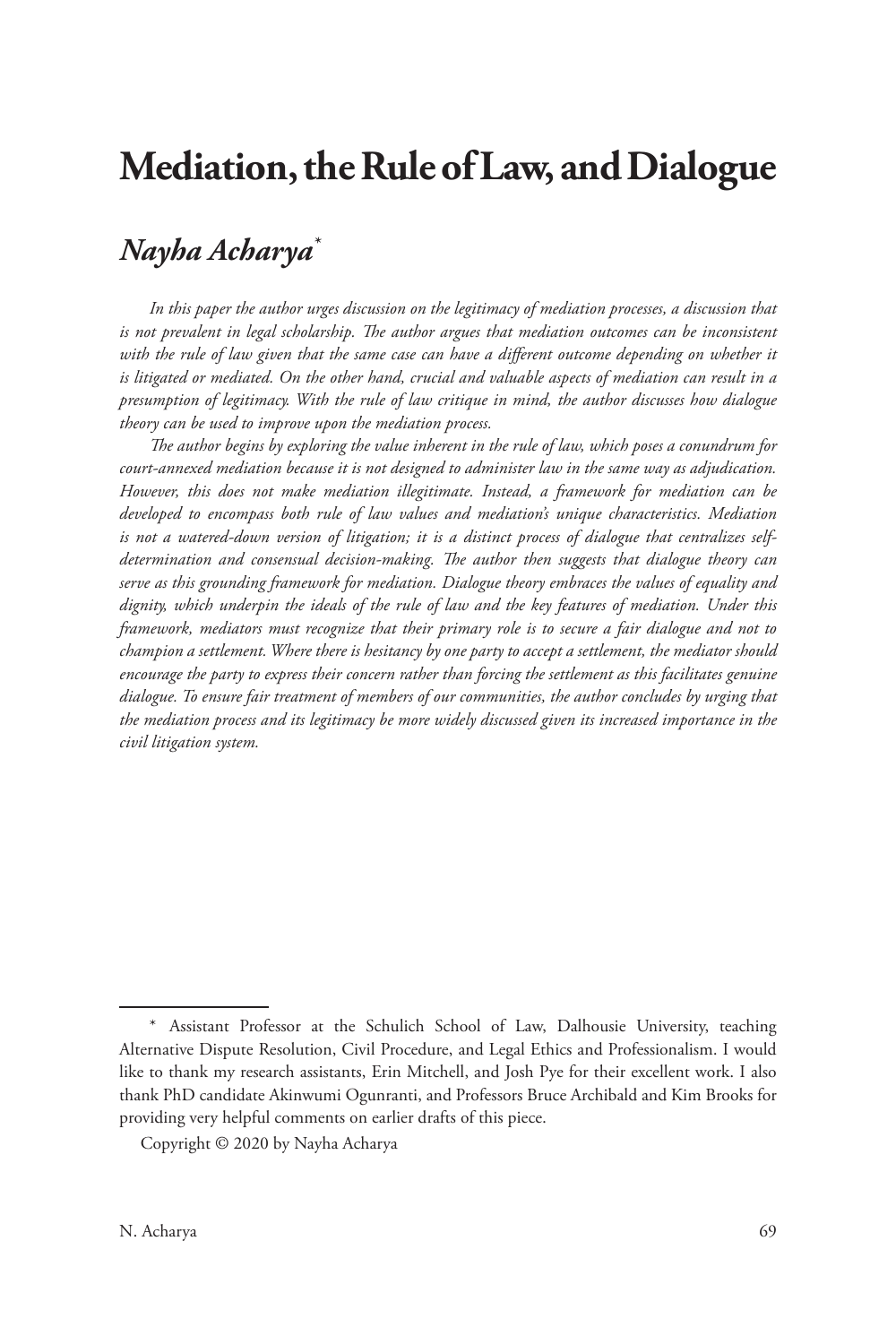#### **Introduction**

#### **I. Exploring the Critique of Mediation as Contrary to the Rule of Law**

*A. The Rule of Law: Why It Matters*

*B. Responding to Rule of Law Concerns*

#### **II. Mediation as Dialogue**

*A. Rule of Participation*

*B. Rule of Equality of Communicative Opportunity*

*C. Rule Against Compulsion*

**Conclusion**

## **Introduction**

Mediation is gaining increasing relevance in the Canadian civil litigation landscape, given its relative speed, inexpensiveness, and simplicity compared to what is often seen as a cumbersome formal adjudicative system.<sup>1</sup> Access to civil justice depends on an efficacious legal system, but the legitimacy of legal institutions cannot rest only on efficiency. A good legal system must demand that when court-annexed mediation is used, participants are accessing a legitimate dispute resolution process, not just a more efficient or a cheaper one. Absent an assurance as to the legitimacy of the mediation process, the potential for substantive unfairness and procedural impropriety goes dangerously unchecked. To avoid this, we need to have a substantiated idea of what constitutes legitimate mediation. We must then consider whether Canadian mediation programs are indeed legitimate, and if not, we must determine how we can make them so. Yet theorization on the legitimacy of mediation processes has not seen much scholarly debate in Canada.

In the hope of beginning to fill this gap, I offer a conceptualization of what a legitimate court-connected mediation process must entail using dialogue theory as a grounding. This provides a starting point for further discussion and debate about what constitutes legitimate mediation, and how to operationalize it in a Canadian civil justice context. Such discourse is urgent in Canada, given that mediation has become intertwined within the civil litigation enterprise.

My starting point is to interrogate a key critique that questions the legitimacy of the mediation process on the basis that it is incapable of protecting the rule of law. In summary: the propriety of an adjudicative outcome depends on its consistency with the rule of law—to

<sup>1.</sup> Civil rules in Nova Scotia, Ontario, British Columbia, Alberta, and Quebec provide examples of legislated mediation provisions. See e.g. NS, *Nova Scotia Civil Procedure Rules*, r 10 [*NSCPR*]; ON, *Rules of Civil Procedure*, RRO 1990, Reg 194, rr 24.1, 75.1–75.2; *Provincial Court Act*, RSA 2000, c P-31, ss 65–66; AB, *Rules of Court*, AR 124/2010, vol 1, r 4.16(1); *Notice to Mediate (General) Regulation*, BC Reg 4/2001, s 3; BC, *Supreme Court Civil Rules*, BC Reg 168/2009, r 9-2; *Small Claims Rules*, BC Reg 261/93, r 7; Arts 1, 556, 605–619 CCP.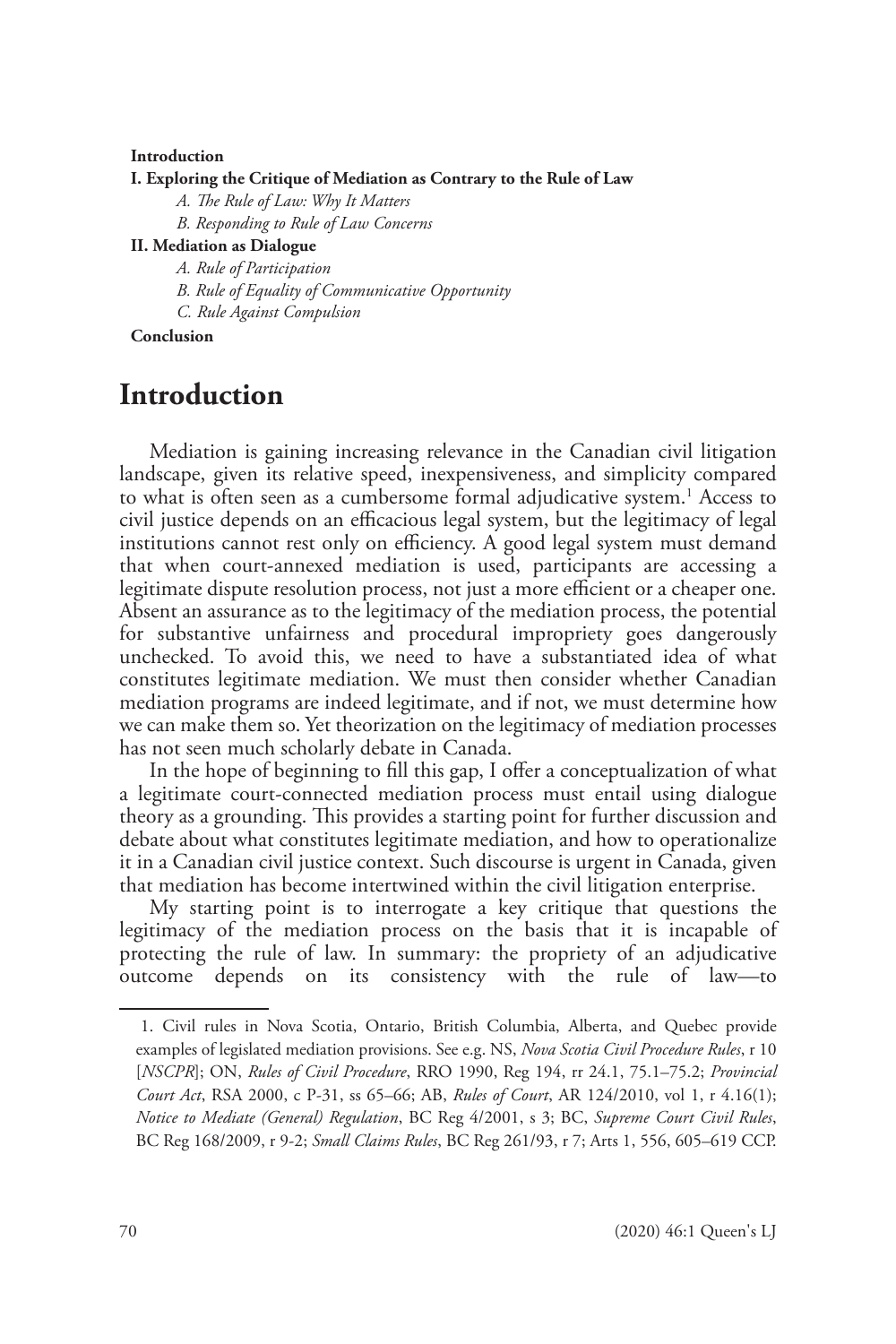assess the legitimacy of an adjudicative outcome, the operative question is "were the existing laws (including procedural laws) applied properly?" In striking contrast, mediation invites participants to pursue a self-determined resolution of a dispute through communal formation of fresh norms. Pre-existing norms in the form of law may be relevant in the mediation process, but the legitimacy of the ultimate mediated outcome does not depend on consistency with law.

When mediating a breach of contract action, for instance, parties may be liable to pay damages in law, but may agree to specific performance in a mediation. In a personal injury matter, a defendant may realize that the injured party is unable to prove causation to a balance of probabilities standard of proof but may nonetheless accept responsibility and agree to pay a sum to the injured party to aid their recovery. An injured party may be entitled to a greater compensatory award in law but may accept a lesser sum in order to resolve the dispute faster. An ex-wife in a divorce proceeding may agree to less spousal support than she may be entitled to in law and instead gain more child support or greater access, and so on.

Such outcomes are inconsistent with the governing legal norms. As such, it would be unacceptable for a judge to arrive at these outcomes in an adjudicative context, but they are perfectly acceptable outcomes of a mediation process. In this sense, the mediated outcome is inconsistent with the rule of law. The common response of, "so what, if the parties agree on the outcome?" is not enough, because it is difficult to ascertain whether parties really do agree to the outcome in a meaningful sense, or whether they were coerced in some way either by a more powerful party, or by the reality of being unable to afford adjudication. Exacerbating the problem, theoretical and empirical scholarship from other jurisdictions, discussed below, suggests that less powerful parties (like women or minorities) more readily give up their legal entitlements in informal dispute resolution. As such, the rule of law critique is not just an abstract theoretical issue—it brings to light that mediation is a potential avenue for exploiting vulnerabilities and perpetuating social inequities.

On the other hand, mediation has several crucial, valuable virtues, including (but not limited to) its non-adversarial orientation, its increased ability to affect uniquely tailored outcomes, and its prioritization of relationships and self-determination.2 Recognizing such values, along with its relative efficiency,

<sup>2.</sup> See e.g. Andrew J Pirie, *Alternative Dispute Resolution: Skills, Science, and the Law*, (Toronto: Irwin Law, 2000) (discussing adversarial and non-adversarial mindsets in the context of dispute resolution at 52–63); Robert A Baruch Bush & Joseph P Folger, *The Promise of Mediation: The Transformative Approach to Conflict*, revised ed (San Francisco: Jossey-Bass, 2005) (discussing mediation as being able to provide context-specific outcomes at 9–11); Robert A Baruch Bush & Joseph P Folger, "Mediation and Social Justice: Risks and Opportunities" (2012) 27:1 Ohio St J Disp Resol 1 [Bush & Folger, "Risks and Opportunities"] (highlighting the values of self- determination and inter-party understanding at 33–49).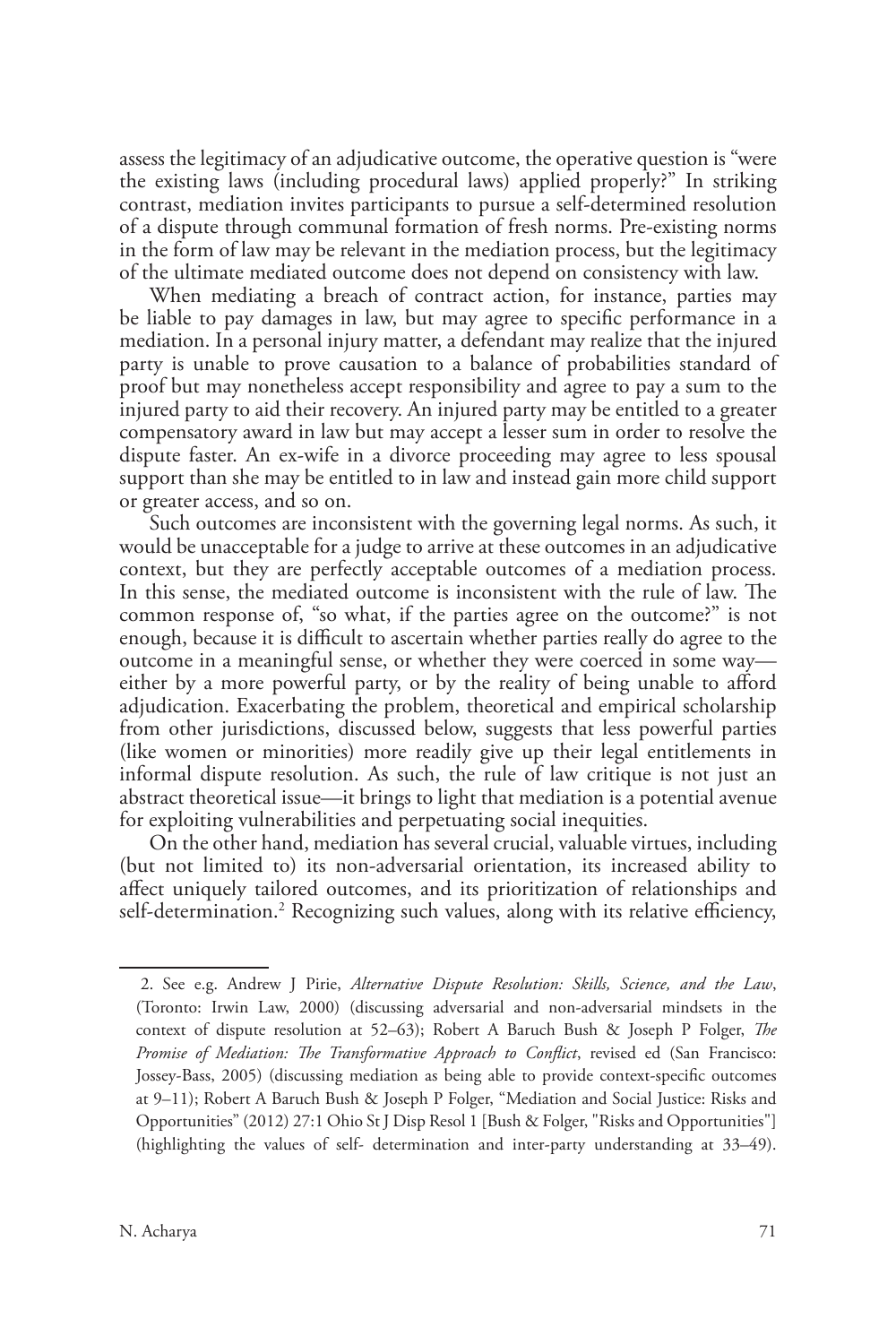can result in a presumption of legitimacy, but this presumption must be substantiated.<sup>3</sup>

I use the rule of law critique as a starting point for my inquiry into legitimate mediation because it is grounded by some of the most central and dearly held values within traditional legal systems, and it highlights that mediation is starkly and fundamentally different from adjudicative dispute resolution. As I explain further below, both concepts are imperative to keep in mind in the task of proposing a viable framework for legitimate mediation. The development of this framework must involve engaging with the rule of law critique; it must demonstrate alertness to the risks that vulnerable parties may face in less formal dispute resolution; and it must appreciate the unique value and opportunity that mediation can offer.

I open in Part I by considering why the rule of law matters and what fundamental values it is designed to protect. Drawing on the insights of Lon Fuller, Joseph Raz, and Jeremy Waldron, I contend that it matters because it ensures that legal subjects are treated fairly, with dignity, and as inherent equals. These values are uncompromisable in any legitimate legal system. I suggest then, that the legitimacy of a court-connected mediation

Carrie Menkel-Meadow offers a list of values associated with settlement, which may be understood as values that underlie mediation as well:

Settlement can be justified on its own moral grounds—there are important values, consistent with the fundamental values of our legal and political systems, that support the legitimacy of settlements of some, if not most, legal disputes. These values include consent, participation, empowerment, dignity, respect, empathy and emotional catharsis, privacy, efficiency, quality solutions, equity, access, and yes, even justice.

See Carrie Menkel-Meadow, "Whose Dispute Is It Anyway?: A Philosophical and Democratic Defense of Settlement (in Some Cases)" (1995) 83:7 Geo LJ 2663 at 2669–70. For a cataloguing of the values of mediation, see also Law Commission of Canada, *Transforming Relationships Through Participatory Justice* (Ottawa: Minister of Public Works and Government Services, 2003) at 107–11.

<sup>3.</sup> For example, the Nova Scotia Court of Appeal's mediation program is described on its websites as promoting resolutions "that can bring more satisfaction to the parties in less time and at a lower financial and emotional cost". See "The Court of Appeal: Judicial Mediation Program" (last visited 15 January 2020), online: *The Courts of Nova Scotia* <courts.ns.ca/ Appeal\_Court/NSCA\_mediation\_program.htm> [perma.cc/HXP5-UL93]; The Canadian Judicial Council says that judges as mediators may "help both parties reach an agreement by suggesting a settlement", in order to resolve the dispute in a manner that is "much less rigid, cheaper and faster". See "Alternative to Going to Court" (last visited 15 January 2020), online: *Canadian Judicial Council* <cjc-ccm.ca/en/resources-center/know-your-judicial-system/ alternative-going-court> [perma.cc/DA4D-NPEB].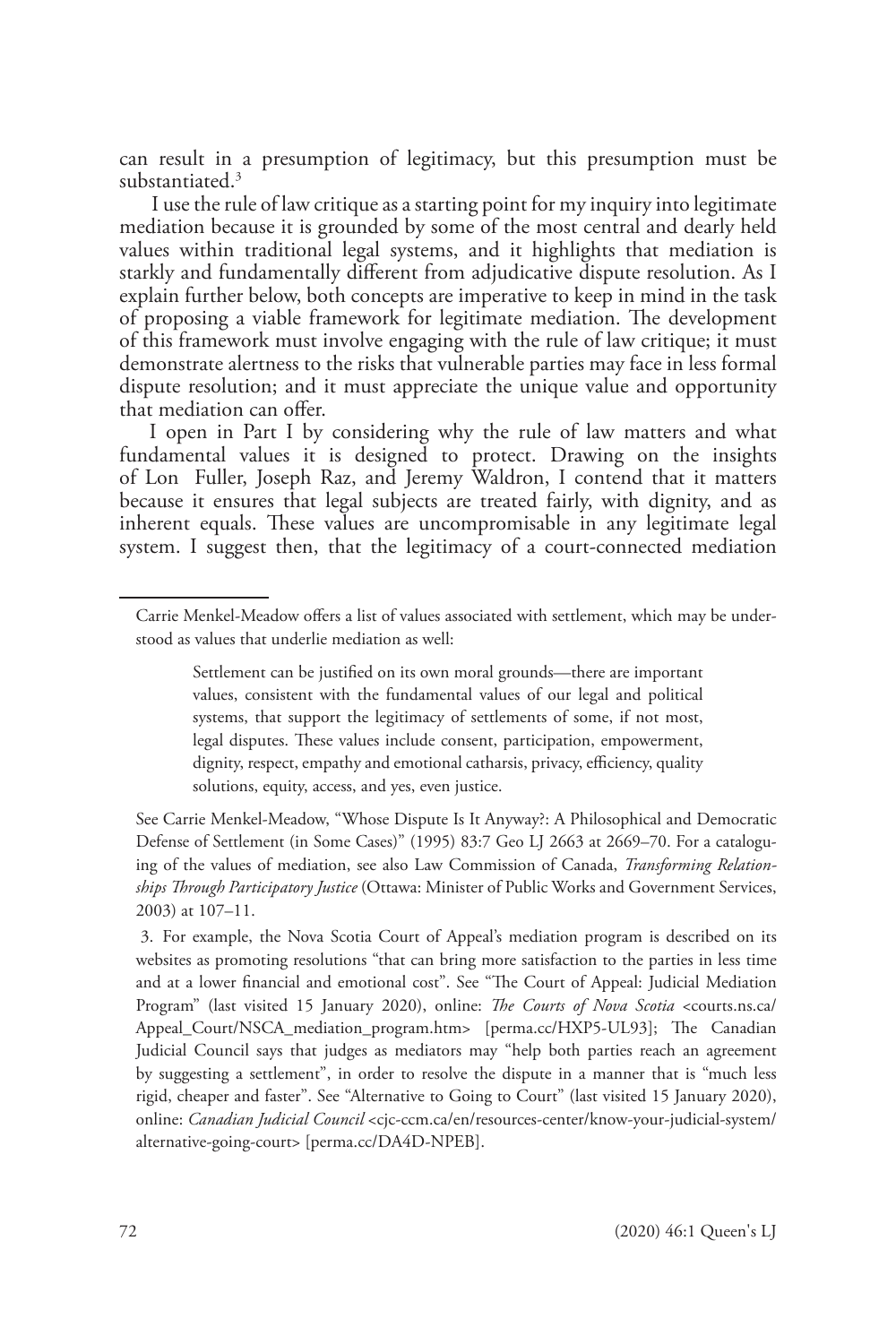process lies in its consistency with the values that inhere in the rule of law. This, as I explain, poses a conundrum because mediation, in its very essence, is not designed to administer the existing law in the way that adjudication is. But, I suggest this does not mean that it is illegitimate to include mediation within legal institutions. The goal is to develop a framework for mediation that can encompass both rule of law values as well as the key principles that make mediation unique, powerful, and valuable. These key principles are selfdetermination and autonomous, consensual decision-making.

In Part II, I suggest that a way forward is available through dialogue theory. I suggest that Jürgen Habermas' discourse principles can serve as a helpful guiding framework to set out the conditions of legitimate mediation because they embody the requisite values of the rule of law (equality and dignity) as well as those of mediation (self-determination and consensual decisionmaking). Moreover, I explain why conceptualizing mediation as dialogue can help the players involved maintain a process that is as responsive as possible to the vulnerabilities of parties. Throughout my discussion, I point out debates and challenges that can arise in operationalizing the discourse principles as constructs of legitimate mediation in the hope that such debates will be carried forward in Canada soon.

The main purpose of this paper is to open a debate about how to define a legitimate mediation process. The approach I have adopted is to start by setting out the long-standing and contemporary issues associated with mediation and relating them to the umbrella concern that mediation is not oriented toward maintaining the rule of law. I then suggest that dialogue theory can help us arrive at a definition of legitimate mediation that can enable a reconciliation between the values of mediation and the values of the rule of law. In the end, having suggested dialogue theory as a grounding framework for mediation, I provide some comments on how a dialogue theory-based conceptualization of mediation may inform the practical elements of a mediation program, pointing out the continual debates that would, and should, arise in structuring a good mediation process. Introducing and moving these debates forward is warranted and necessary in the Canadian civil justice scholarly landscape.

## **I. Exploring the Critique of Mediation as Contrary to the Rule of Law**

### *A. The Rule of Law: Why It Matters*

The first step in my inquiry is to make explicit why the rule of law matters in legal institutions. The rule of law is one of the most pervasive political and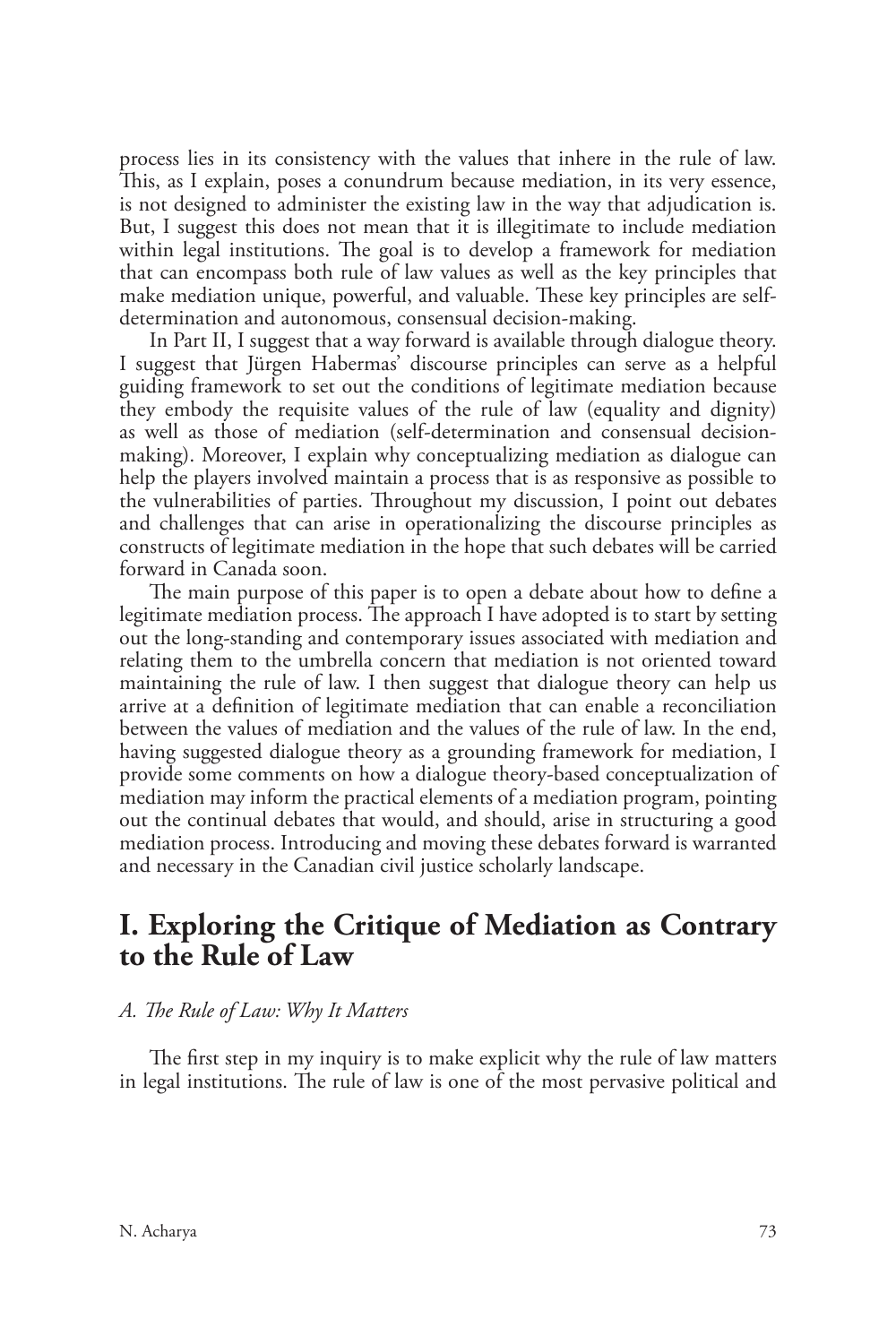legal ideals in Western tradition.<sup>4</sup> It can mean many things in many contexts, but there are some core elements of the rule of law that are generally shared. These uncontroversial conceptions of it, especially those that apply in a dispute resolution context, are what matter most here.5 Rule of law can be understood as having two basic dimensions. The first dimension encompasses the formal characteristics of laws and their applicability to legal subjects. Where the rule of law is manifest, laws are predictable and certain, and officials (like judges) reliably apply and enforce only those rules that have legal validity.<sup>6</sup> The principle that there must be congruence between the rules that become valid law and

<sup>4.</sup> As David Luban notes, references to the rule of law can be traced to Plato's *Laws* and Aristotle's *Politics*. See David Luban, *Legal Ethics and Human Dignity* (New York: Cambridge University Press, 2007) at 99. For a discussion of the historical development of rule of law ideas around the world, see Antony Black, *A World History of Ancient Political Thought* (Oxford: Oxford University Press, 2009).

<sup>5.</sup> In what follows, I present what is sometimes referred to as a "thin" definition of the rule of law, which aligns with the jurisprudential writing of theorists like Lon Fuller, Joseph Raz, and even Jürgen Habermas. In other work, I have more fully outlined the appeal of the approach that Habermas takes to the rule of law and legal legitimacy. See Nayha Acharya, "Deciding 'What Happened?' When We Don't Really Know: Finding Theoretical Grounding for Legitimate Judicial Fact-Finding" (2020) 33:1 Can JL & Jur 1. Thicker conceptions suggest the inclusion of concepts like democracy and human rights within the ideal of the rule of law. I cannot take up the propriety of such inclusions here, but for a clear discussion on the matter, see Brian Z Tamanaha, "The History and Elements of the Rule of Law" (2012) 2012:2 Sing JLS 232 at 233–36 [Tamanaha, "History and Elements"]; Lord Bingham, "The Rule of Law" (2007) 66:1 Cambridge LJ 67 at 75–76. My purpose here is to show that all conceptions of the rule of law, thick or thin, will include the elements that I set out as necessary aspects of the rule of law, and these uncontroversial elements can helpfully inform a theory of legitimate mediation.

<sup>6.</sup> This formulation is paralleled in what Lon Fuller describes as the "internal morality of law". See Lon L Fuller, *The Morality of Law*, revised ed (New Haven: Yale University Press, 1964) [Fuller, *Morality of Law*]. Outlining the type of conception of the rule of law suggested above, Waldron held that

<sup>[</sup>a] conception of the Rule of Law like the one just outlined emphasizes the virtues that Lon Fuller discussed in *The Morality of Law*: the prominence of general norms as a basis of governance; the clarity, publicity, stability, consistency, and prospectivity of those norms; and congruence between the law on the books and the way in which public order is actually administered.

See Jeremy Waldron, "The Concept and the Rule of Law" (2008) 43:1 Ga L Rev 1 at 7. See also Joseph Raz, "The Rule of Law and its Virtue" in Joseph Raz, ed, *The Authority of Law: Essays on Law and Morality* (Oxford: Clarendon Press, 1979) 210 at 223.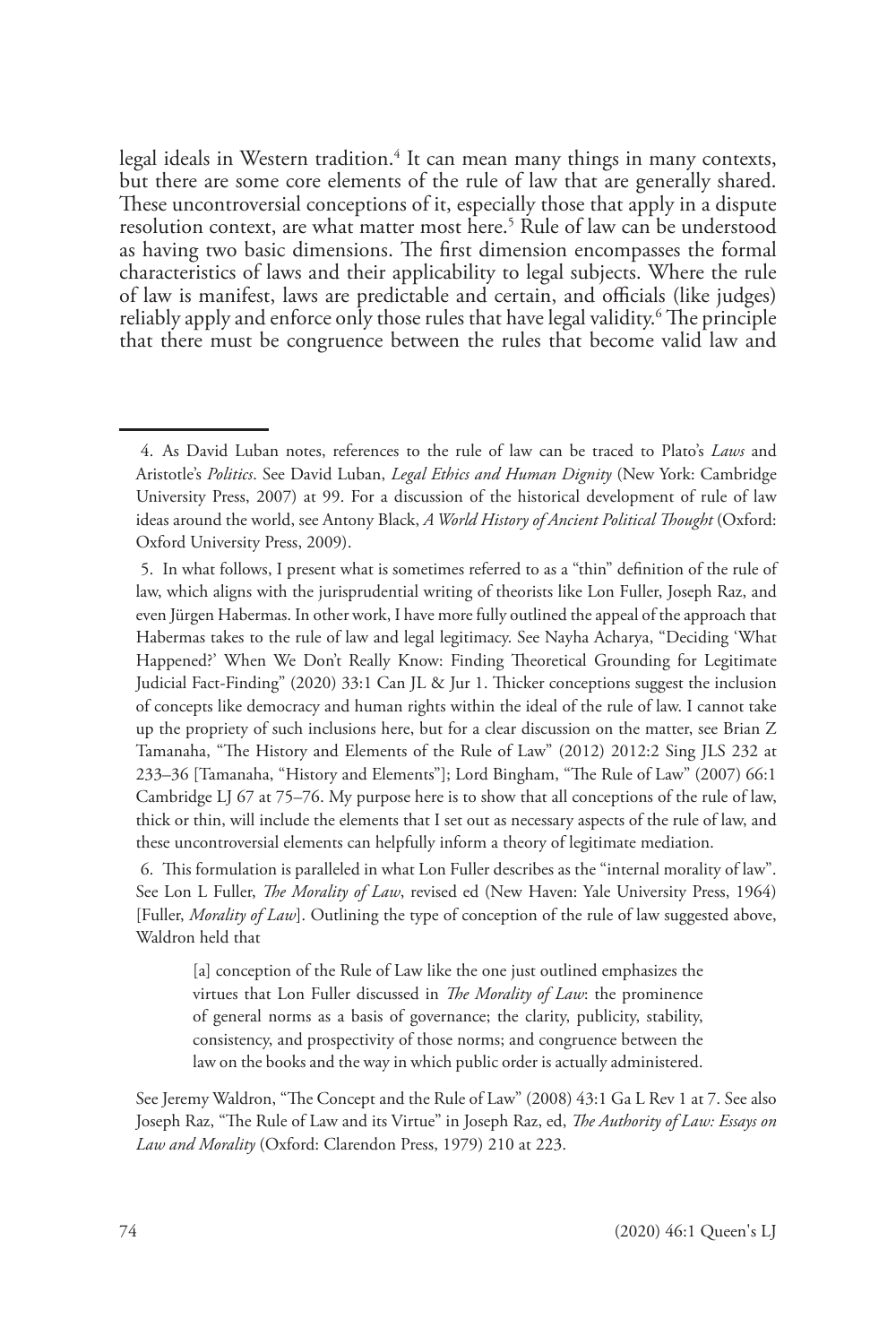their application, administration, and enforcement is particularly relevant to judicial dispute resolution and the rule of law critique of mediation. Societies that enjoy the rule of law invariably have an adjudicative system whose function it is to apply agreed-upon public norms (laws), and only these norms.7 This ensures that officials (judges, in the dispute resolution context) are constrained by law. As Waldron puts it:

> Most conceptions of [the rule of law] ideal ... give central place to a requirement that people in positions of authority should exercise their power within a constraining framework of public norms, rather than on the basis of their own preferences, their own ideology, or their own individual sense of right and wrong.<sup>8</sup>

Along with the notion that laws must guide judicial decision-making, the rule of law is also used to denote ideals of natural justice or due process in the context of the administration of law.<sup>9</sup> These procedural principles include a right to participate in the decision-making process through the presentation of evidence and argumentation, and the right to be heard by a non-biased, independent body. Again, Waldron's articulation is helpful:

> [T]he essential idea [of the rule of law] is much more than merely functional—applying norms to individual cases. . . . Most importantly, it is procedural: the operation of a court involves a way of proceeding that offers to those who are immediately concerned an opportunity to make submissions and present evidence, such evidence being presented in an

<sup>7.</sup> This does not mean that in legal systems that espouse rule of law values, the adjudicative outcomes are always accurate. Factual uncertainty can result in outcomes being substantively inaccurate. What matters is that the system is underpinned by a commitment to applying the law as it is to the facts that are ascertained on the relevant legal standard of proof. It would be unacceptable for a judge to arrive at a conclusion that is inconsistent with the existing legal norms.

<sup>8.</sup> Waldron, *supra* note 6 at 6. This, he notes, is in keeping with Ronald Cass' comments: "The final element of the rule of law, constraint from external authority, like its other elements, helps assure that the processes of government, rather than the predilections of the individual decision maker, govern." See Ronald A Cass, *The Rule of Law in America* (Baltimore: The Johns Hopkins University Press, 2001) at 17.

<sup>9.</sup> The notion of the rule of law that was popularized by AV Dicey in 1885 focused more squarely on this administrative aspect of the rule of law. See AV Dicey, *Introduction to the Study of the Law of the Constitution* (London, UK: MacMillan and Co, 1885). See also Richard H Fallon Jr, "'The Rule of Law' as a Concept in Constitutional Discourse" (1977) 97:1 Colum L Rev 1 at 18–19.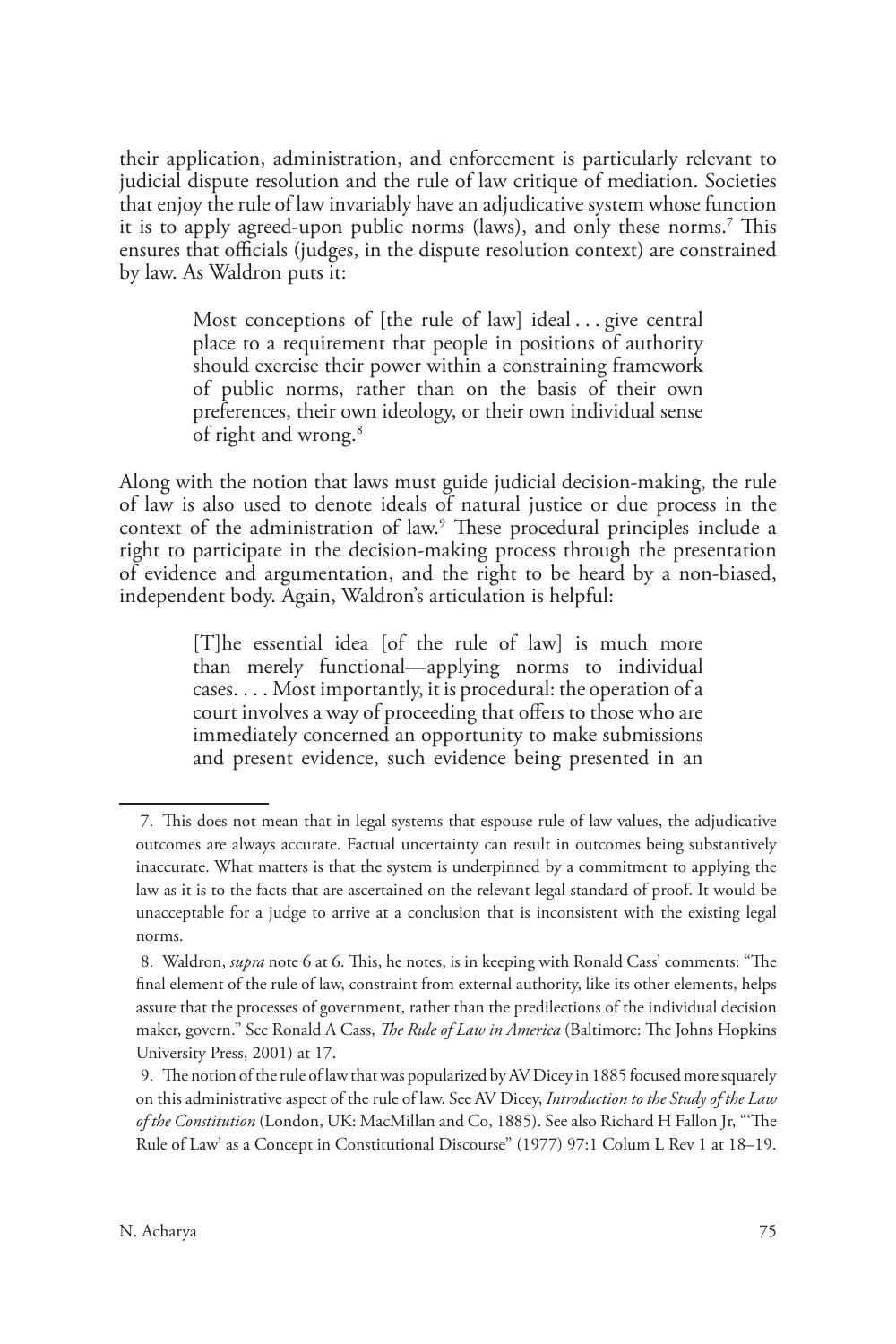orderly fashion according to strict rules of relevance and oriented to the norms whose application is in question. The mode of presentation may vary, but the existence of such an opportunity does not. . . . Throughout the process, both sides are treated respectfully and above all listened to by a tribunal that is bound to attend to the evidence presented and respond to the submissions that are made in the reasons that are given for its eventual decision.<sup>10</sup>

The rule of law is underpinned by, and assures, important values: equality and dignity.<sup>11</sup> The value of equality is evident in the commitment to nonarbitrary treatment by ensuring consistent application of only valid laws. Along with equality, the value of respecting dignity is also expressed within the rule of law principles. Ensuring that individuals are predictably subjected only to existing legal rules allows for people to plan their lives in accordance with the law—securing dignity for legal subjects requires such autonomy. Moreover, strong connections exist between the procedural aspects of the rule of law and the prioritization of human dignity—the right to a fair process and to participate in decision-making is rooted in a demand that legal subjects be treated as persons who have agency and the capacity to make their case.<sup>12</sup>

<sup>10.</sup> Waldron, *supra* note 6 at 23. For commentary on the procedural principles that complement the formal aspects of the rule of law in an international context, see A Wallace Tashima, "The War on Terror and the Rule of Law" (2008) 15:1 Asian American LJ 245. See also Brian Z Tamanaha, *On the Rule of Law: History, Politics, Theory* (Cambridge: Cambridge University Press, 2004) at 122–26 [Tamanaha, *On the Rule of Law*]; Tamanaha, "History and Elements", *supra* note 5.

<sup>11.</sup> Some accounts of the rule of law offer different underpinning values, like autonomy and agency. In my view, dignity encompasses such values because recognizing a person's autonomy, agency, or capacity is a recognition of their inherent dignity, so I opt for that language instead. 12. The link between the rule of law and dignity is a prominent theme in many authors' work. See e.g. Raz, *supra* note 6 ("[r]especting human dignity entails treating humans as persons capable of planning and plotting their future" at 221). See also Fuller, *Morality of Law*, *supra* note 6 ("[e]very departure from the principles of law's inner morality is an affront to man's dignity as a responsible agent" at 162); David Luban, "The Rule of Law and Human Dignity: Re-Examining Fuller's Canons" (2010) 2:1 Hague J on Rule of L 29 (claiming that Fuller's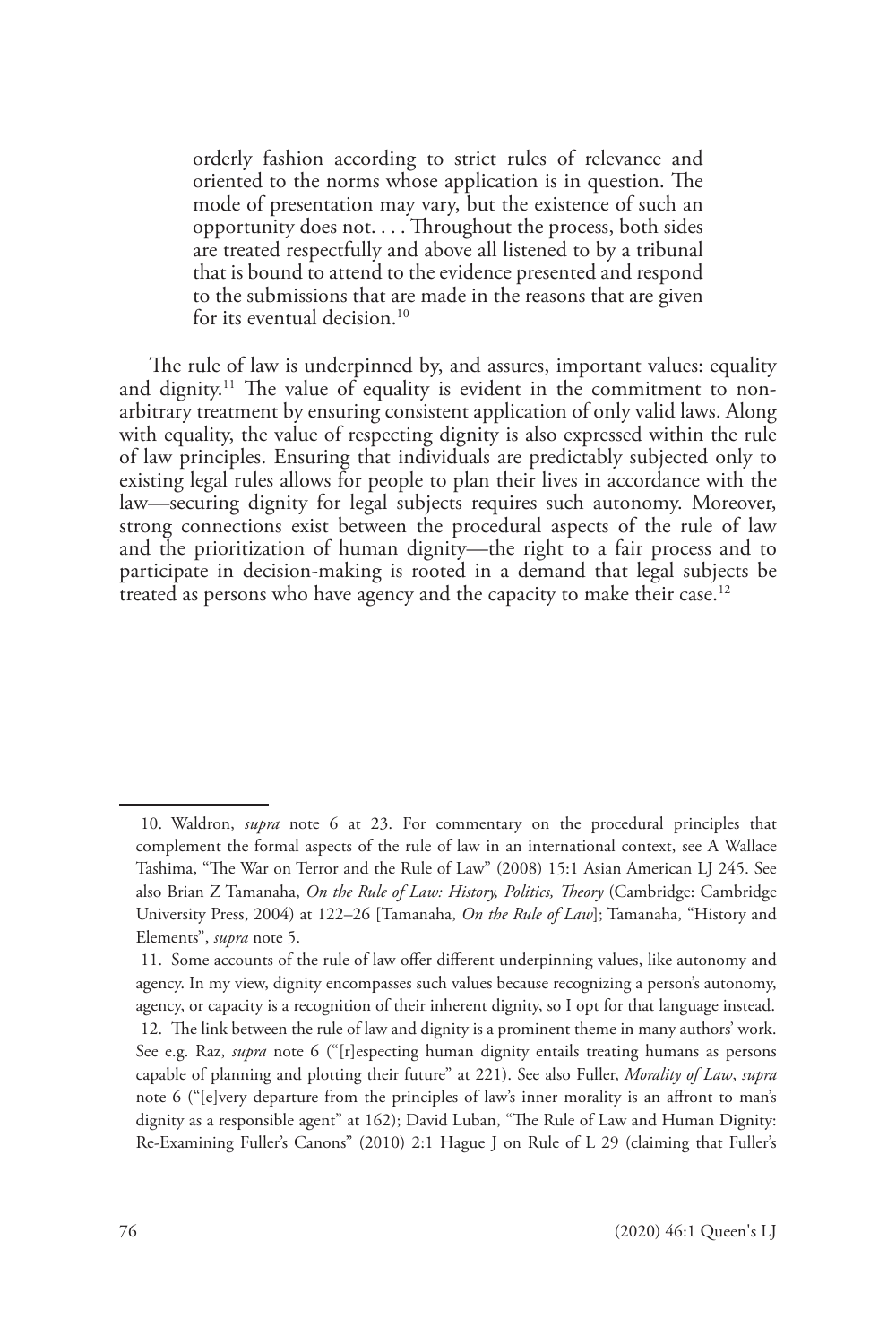These assurances give the judicial system legitimacy.<sup>13</sup> This legitimacy is necessary because judicial outcomes are authoritative. An adjudicative outcome binds all parties involved, including the losing party, even in hard cases where the losing party presented viable and reasonable arguments.14 Free, civil, and stable societies require that such authoritative decisions be justified—they must deserve their authoritative status. The rule of law principles, through their assurance of equal and dignified treatment, can provide this justificatory grounding. When a legal institution respects the equality and dignity of the people who are subject to it, as evidenced through its commitment to the rule of law, the expectation that subjects will respect the authority of the outcomes has some grounding.<sup>15</sup> Without a commitment to the rule of law, such an expectation is unreasonable. This, in my understanding, is why the rule of law matters—it assures dignified and equal treatment of legal subjects. True and robust adherence to the rule of law endows the authoritative, and even coercive, legal system with legitimacy.<sup>16</sup>

[L]aw is a mode of governance that deals with people on the basis that they have a view of their own to present on the application of the norm to their situation; it respects their dignity as beings capable of explaining themselves. We can now complement that with the idea that law is inherently respectful of persons as agents; it respects the dignity of voluntary action and rational self-control.

See Waldron, *supra* note 6 at 28.

13. Here, I agree with Rebecca Hollinder-Blumoff and Tom Tyler's statement: "The rule of law fosters legitimacy by equally applying fixed law to all individuals and, in some definitions, respecting individuals' rights. Procedural justice promotes legitimacy by giving individuals a neutral and trustworthy decision maker, allowing them a voice, and treating them with courtesy and respect." See Rebecca Hollander-Blumoff & Tom R Tyler, "Procedural Justice and the Rule of Law: Fostering Legitimacy in Alternative Dispute Resolution" (2011) 2011:1 J Disp Resol 1 at 9–10. 14. For my take on the relationships between legitimacy and authority in an adjudicative context, see Acharya, *supra* note 5.

15. The ideas that (1) judicial outcomes must be authoritative and must simultaneously be justifiable such that their authority (and demand for obedience) is grounded, and (2) that such justification may be found in formal or procedural aspects of the rule of law, have roots in the jurisprudential thinking of Jürgen Habermas. Habermas notes that: "On the one hand, established law guarantees the enforcement of legally expected behavior and therewith the certainty of law. On the other hand, rational procedures for making and applying law promise to legitimate the expectations that are stabilized in this way; the norms *deserve* legal obedience." See Jürgen Habermas, *Between Facts and Norms: Contributions to a Discourse Theory of Law and Democracy*, translated by William Rehg (Cambridge, UK: Polity Press, 1996) at 198 [Habermas, *Facts*

principles make important contributions to protecting human dignity). Additionally, as Jeremy Waldron notes: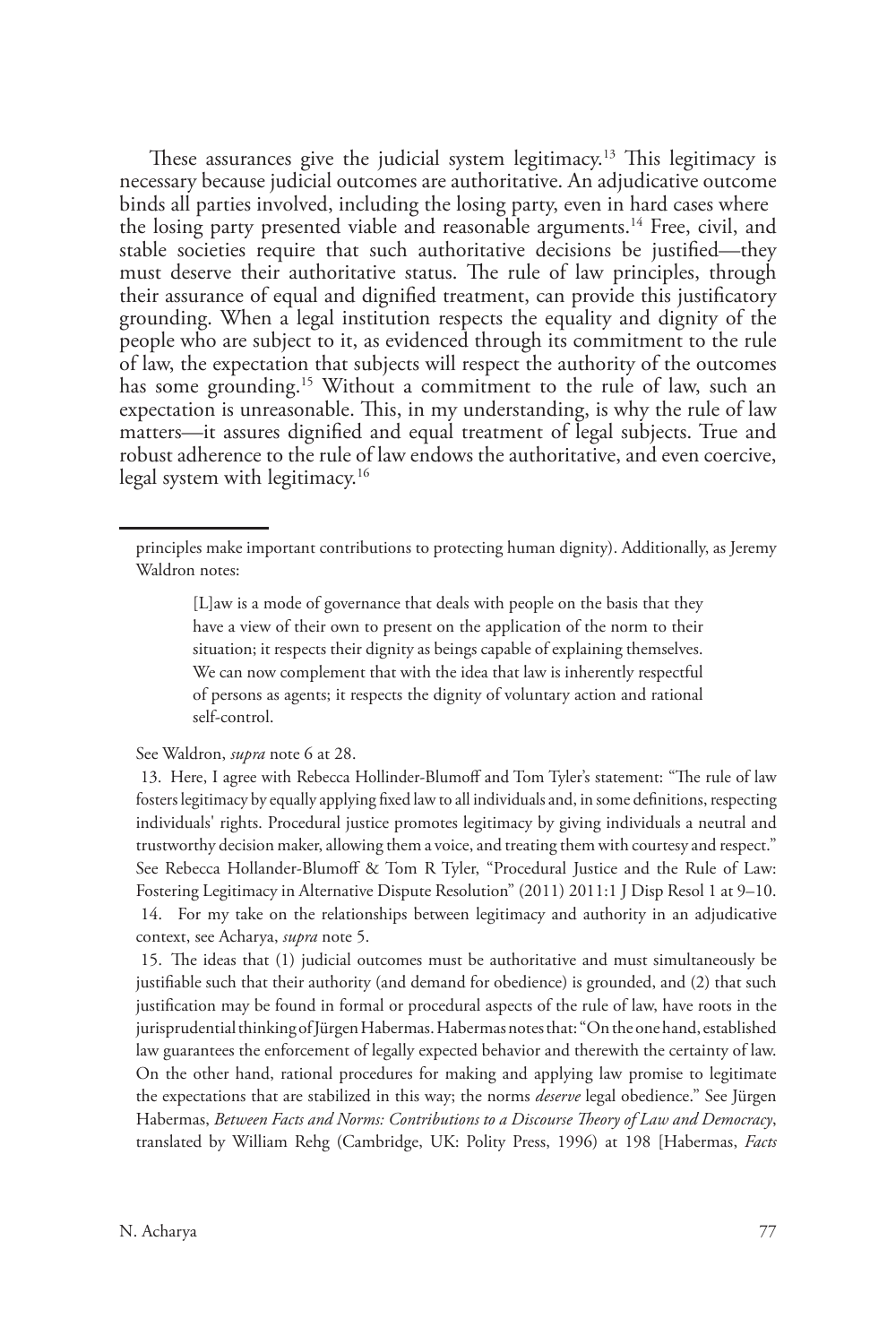Locating legitimacy in mediation engages a different conversation because parties come to their own resolution as opposed to having one authoritatively imposed on them, as in adjudication. That a mediated outcome is the product of the parties' agreement may lead to the conclusion that no further inquiry into the legitimacy of the outcome is warranted—presumably, the impacted parties agree to its legitimacy, so it may seem redundant, and even compromising to the parties' self-determination, to seek additional reasons for its legitimacy. Coupled with discontent over the inaccessibility of the judicial system, such ideas about the inherent legitimacy of mediated outcomes have undoubtably played a role in its enthusiastic embrace within Canadian civil litigation.<sup>17</sup>

But many have cautioned against draping a false cloak of legitimacy over mediation, especially considering its potentially dangerous undermining of the rule of law. In the name of values like self-determination, harmony, cooperation, relationship preservation, and efficiency, critics argue that proponents make

*and Norms*] [emphasis in original]. Similarly, Lon Fuller also suggests that law must deserve its authoritative demand and posits that law earns its authoritative quality when there is a reciprocal relationship between lawmakers and those governed. That reciprocal relationship, as represented by his internal morality principles, provides a reason for why legal subjects can reasonably assent to the law's authority. See Fuller, *Morality of Law*, *supra* note 6. Fuller notes, "there is a kind of reciprocity between government and the citizen with respect to the observance of rules. . . . When this bond of reciprocity is finally and completely ruptured by government, nothing is left on which to ground the citizen's duty to observe the rules" (*ibid* at 39–40).

<sup>16.</sup> Two clarifications are relevant at this juncture: first, the idea that the rule of law confers legitimacy on legal principles is not to suggest that rule of law principles are actually operationalized in every legal system that purports to hold them dear. Certainly, the access to justice crisis which prevents individuals from truly participating in the legal system (which led, at least in part, to the surge in popularity of ADR) does constitute a compromise to the rule of law. My purpose is not to minimize the practical challenges associated with adjudication, but to come to an understanding of what role the rule of law, as a principle, plays in the adjudicative context in order to respond to the critique that the rule of law plays a problematically lesser role in mediation. Second, the notion that the rule of law is a source of legitimacy for legal systems does not suggest that adherence to the rule of law ensures absolute justice or invariably good decisions. As Tamanaha puts it, "[t]he rule of law cannot be about everything good that people desire from government." See Tamanaha, *On the Rule of Law*, *supra* note 10 at 113. Legitimacy does not imply perfection, and there are limits to what can be achieved by any institution. But those limits do not, in my view, result in illegitimacy. For a discussion on the concept of legitimacy in an imperfect adjudicative system more fully, see Acharya, *supra* note 5. In my discussion below, I discuss the limitations of the rule of law and how those limitations are relevant to responding to the critique of mediation rooted in commitment to the rule of law. 17. As Jacqueline Nolan-Haley remarks, "[t]he trend toward court mediation is remarkable because our civil justice system has traditionally promised justice through law. The promise of mediation is different: Justice is derived, not through the operation of law, but through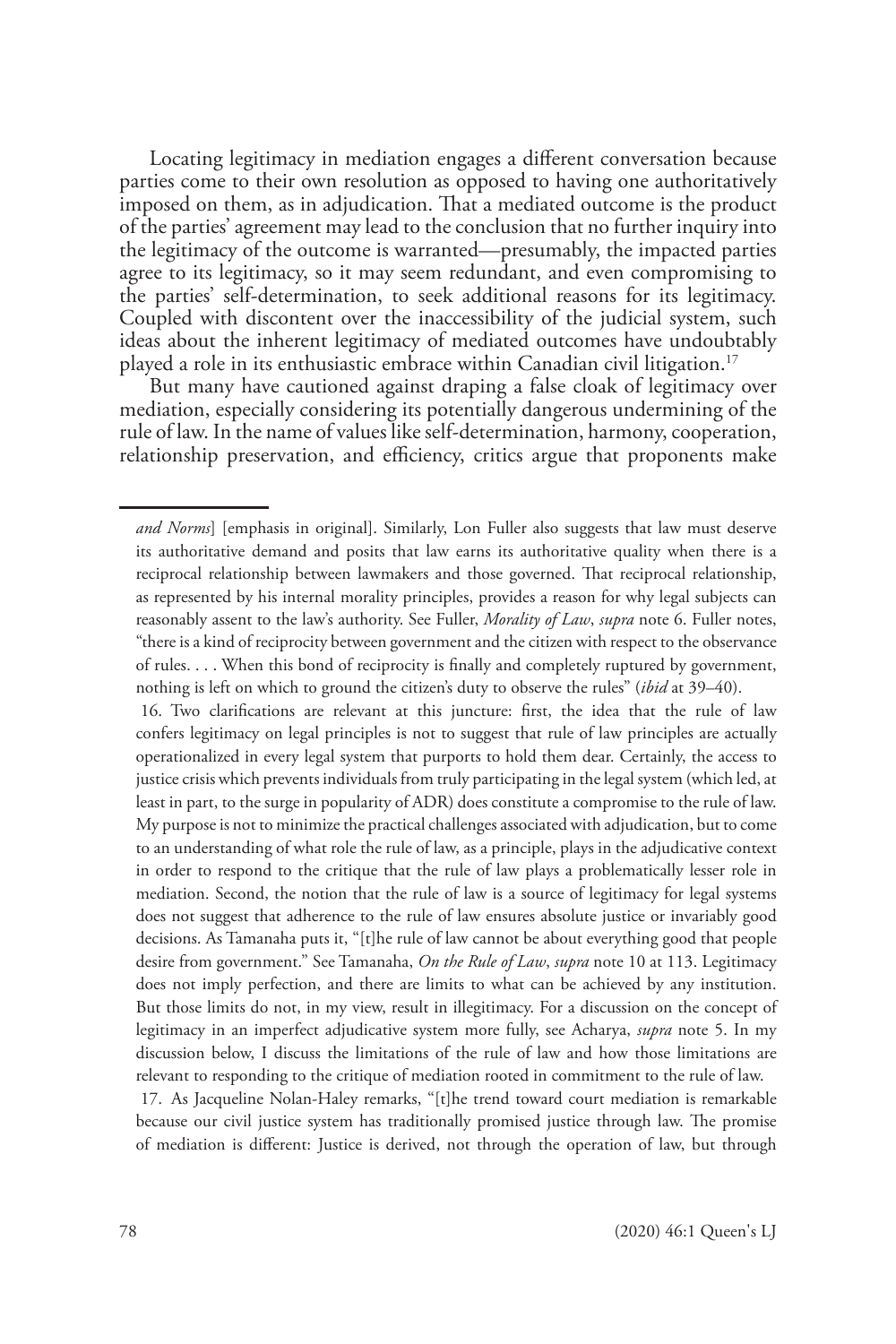mediation out to be inherently more enlightened than the slow, adversarial, and heavy-handed adjudicative system. In doing so, they problematically belittle the values that inhere in the legal system through adherence to the rule of law and the protection of legal rights, and they over-prioritize settlement between parties.

These cautions have been expressed rigorously by scholars, theoreticians, judges, and even practitioners of meditation. Owen Fiss offered one of the most famous critiques in his piece, "Against Settlement". There, he writes:

> Parties might settle while leaving justice undone. . . . Although the parties are prepared to live under the terms they bargained for, and although such peaceful coexistence may be a necessary precondition of justice, and itself a state of affairs to be valued, it is not justice itself. To settle for something means to accept less than some ideal.<sup>18</sup>

With similar sentiments, Laura Nader has called for alertness to the darker side of what she calls "harmony ideology".19 She contends that the rise of alternative dispute resolution (ADR) is best understood as an ideological attempt to de-emphasize justice and rights and replace them with harmony.<sup>20</sup> But, as is implicit in Fiss' comments above, striving for harmony is not inherently better than striving for justice or protection of legal rights and, in fact, can be harmful.

This harm becomes clearer in light of evidence that weaker, more disadvantaged parties bear a greater burden when it comes to securing harmony. For decades, scholars have been calling attention to the disadvantages faced by vulnerable parties in informal dispute resolution contexts. In 1985, on the heels of Fiss' critique, Richard Delgado et al cautioned about the dangers that racial minorities and economically disadvantaged parties face in mediation.<sup>21</sup> In 1991, Trina

autonomy and self-determination." See Jacqueline M Nolan-Haley, "Court Mediation and the Search for Justice Through Law" (1996) 74:1 Wash ULQ 47 at 49.

<sup>18.</sup> Owen M Fiss, "Against Settlement" (1984) 93:6 Yale LJ 1073 at 1085–86.

<sup>19.</sup> See Laura Nader, "Controlling Processes in the Practice of Law: Hierarchy and Pacification in the Movement to Re-Form Dispute Ideology" (1993) 9:1 Ohio St J Disp Resol 1 [Nader, "Controlling Processes"]; Laura Nader, *Harmony Ideology: Justice and Control in a Zapotec Mountain Village* (Stanford: Stanford University Press, 1990).

<sup>20.</sup> See Nader, "Controlling Processes", *supra* note 19. Nader notes: "A movement to control litigation was being constructed to replace justice and rights talk with what I call harmony ideology, the belief that harmony in the guise of compromise or agreement is ipso facto better than an adversary posture" (*ibid* at 3).

<sup>21.</sup> See Richard Delgado et al, "Fairness and Formality: Minimizing the Risk of Prejudice in Alternative Dispute Resolution" (1985) 1985:6 Wis L Rev 1359 at 1359–63.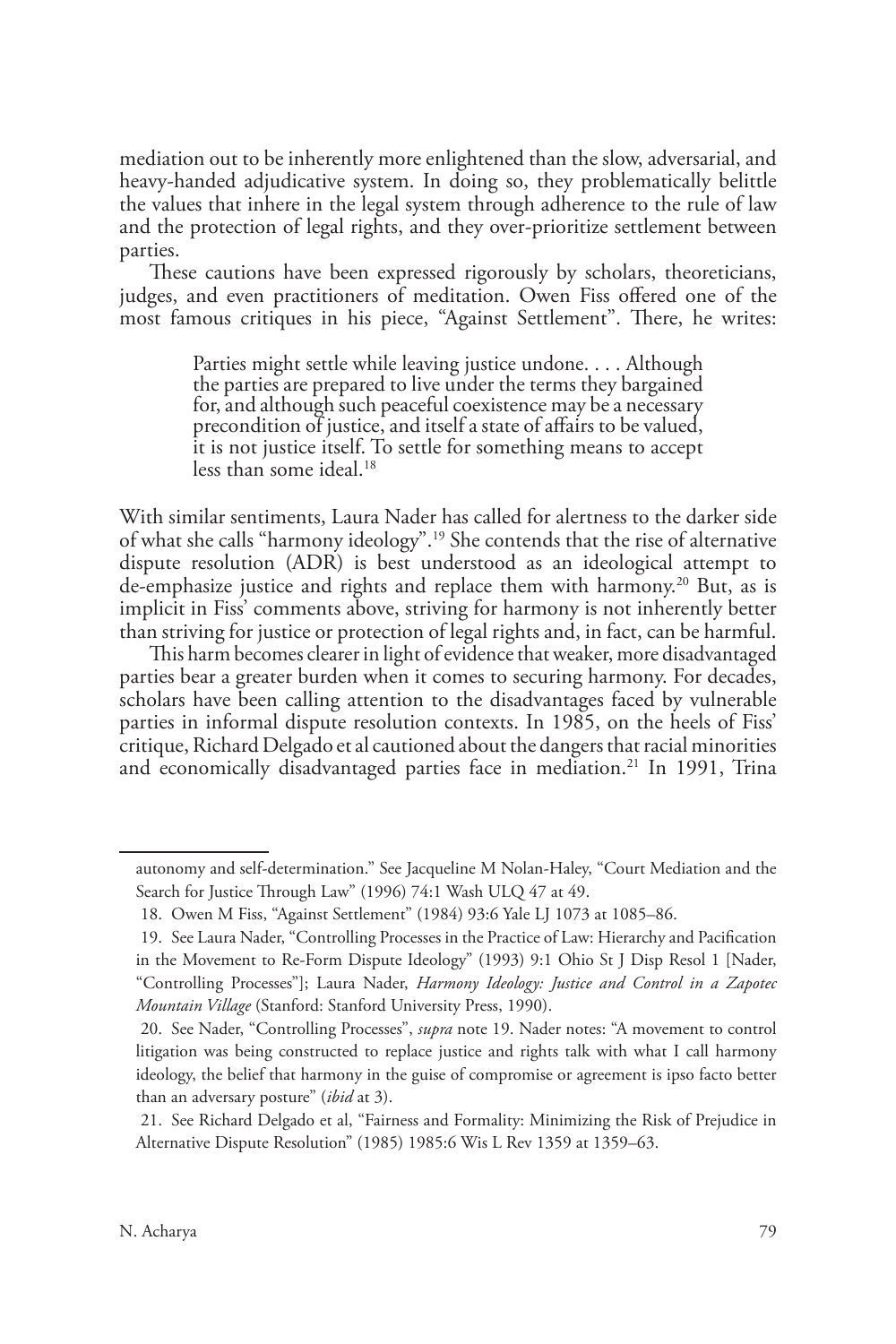Grillo authored an important and compelling critique, explaining that in the family law context, women can be easily manipulated into "consensually" giving up their rights.<sup>22</sup> In 2017, Delgado again voiced the same concerns, pointing to empirical studies showing that disadvantaged parties tend to secure worse outcomes in informal contexts than their counterparts who are generally more powerful in society.<sup>23</sup>

Several hypotheses exist for why these disadvantages perpetuate in mediation and negotiation situations. Delgado's theory is that in the informal context, familiar roles of dominance can, and do, easily manifest, while within formal contexts their emergence is less likely:

> Indeed, the comfortable setting and informal atmosphere instead provide an ideal situation for the stronger actor to behave in his usual confident fashion and expect the mediator to enact his wishes, as well. He is apt to speak forthrightly, as though his account of things is the only possible one. His body language and manner will signal to onlookers that he expects to secure a favorable outcome. The woman or minority group

<sup>22.</sup> See Trina Grillo, "The Mediation Alternative: Process Dangers for Women" (1991) 100:6 Yale LJ 1545. See also Linda Babcock & Sara Laschever, *Women Don't Ask: Negotiation and the Gender Divide* (Princeton: Princeton University Press, 2003); Penelope E Bryan, "Killing Us Softly: Divorce Mediation and the Politics of Power" (1992) 40:2 Buff L Rev 441; Isabelle R Gunning, "Diversity Issues in Mediation: Controlling Negative Cultural Myths" (1995) 1995:1 J Disp Resol 55. *Cf* Daniel Del Gobbo, "The Feminist Negotiator's Dilemma" (2018) 33:1 Ohio St J Disp Resol 1 (the author catalogues the research done on gender difference in negotiation and challenges the narrative that there is a typically female manner of negotiating that tends to disadvantage women).

<sup>23.</sup> See Richard Delgado, "Alternative Dispute Resolution: A Critical Reconsideration" (2017) 70:3 SMU L Rev 595 at 597–99. For a sampling of those empirical studies, see *ibid* at 597– 98, nn 22, 28. Notably, a study by Gary LaFree and Christine Rack found that women and minorities seeking smaller awards typically faired better in litigation as compared to mediation. See Gary LaFree & Christine Rack, "The Effects of Participants' Ethnicity and Gender on Monetary Outcomes in Mediated and Adjudicated Civil Cases" (1996) 30:4 Law & Soc'y Rev 767 at 776–89, cited in Delgado, *supra* note 23 at 598, n 28. Similarly, Christine Rack found that when minorities where negotiating with other minorities their claims tended to begin lower than when a white party was negotiating with a minority. See Christine Rack, "Negotiated Justice: Gender & Ethnic Minority Bargaining Patterns in the Metrocourt Study" (1999) 20:2 Hamline J Pub L & Pol'y 211 at 217–18, cited in Delgado, *supra* note 23 at 598, n 28. Finally, Ian Ayres found that automobile salespersons typically offered women worse deals than they offered men due to the perception that women did not know any better. See Ian Ayres, "Fair Driving: Gender and Race Discrimination in Retail Car Negotiations" (1991) 104:4 Harv L Rev 817 at 818–20, cited in Delgado, *supra* note 23 at 597, n 22.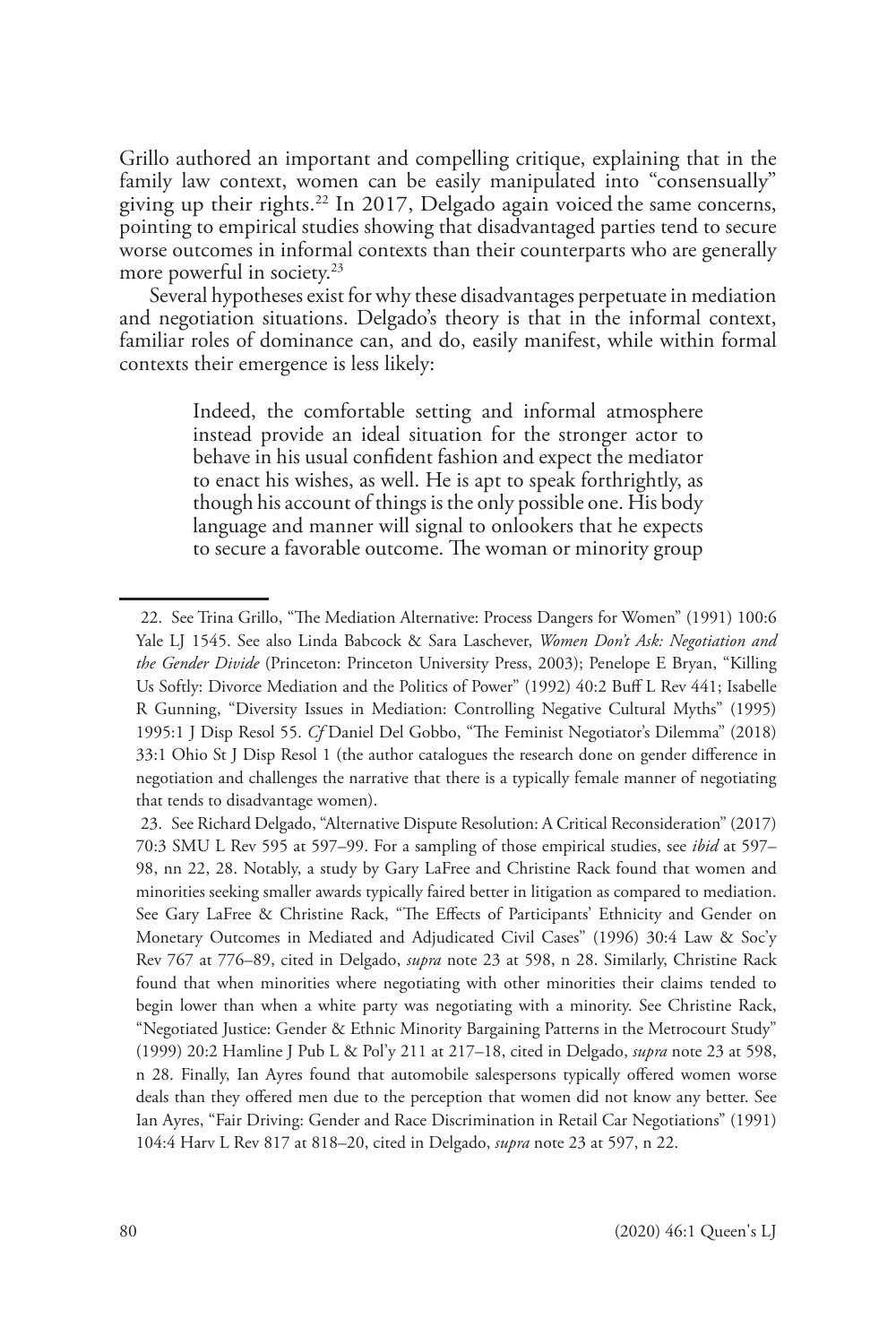member may well sense the prevailing atmosphere with its familiar expectations and not put his or her case forward as forcefully as it might merit.<sup>24</sup>

Delgado's theory seems viable. Protection of legal entitlements is not prioritized in informal dispute resolution as much as coming to a compromise. But, as Delgado notes, it is more likely that the less powerful party does the compromising, simply, and problematically, because they are more accustomed to it. Moreover, they are more likely to be overtly or subtly encouraged by the mediator to do so. For instance, women may be disproportionately encouraged to "act like women"—to refrain from anger and to accept compromise.25 Similarly, mediators that share characteristics with one of the parties are more likely to give that party more time to speak, and to validate their positions, thus encouraging the other party to abandon or at least soften theirs, or accept narratives about themselves that portray stereotypical and prejudiced attitudes.<sup>26</sup> Aggravating the problem even more, since successful mediation is often construed as achieving a settlement, mediators are incentivized to push parties toward settlement, without as much concern for the substance of the settlement.<sup>27</sup>

Fundamentally, critics demand recognition that it is erroneous to assume that a mediation is good or successful simply because parties have reached a resolution, because that resolution may be unjust, even though the parties

<sup>24.</sup> Richard Delgado, "The Unbearable Lightness of Alternative Dispute Resolution: Critical Thoughts on Fairness and Formality" (2017) 70:3 SMU L Rev 611 at 621.

<sup>25.</sup> See Grillo, *supra* note 22.

<sup>26.</sup> Isabelle Gunning writes that mediators draw from their own experiences (or cultural myths) to understand the dispute and the narratives of the parties. See Gunning, *supra* note 22 at 68–70. She also writes that while adversarial courtroom advocacy is meant to distance the parties and prevent the parties from valuing their relationship over their self-interest, courtroom adjudication is not without unconscious or systemic racism either. In this context, prejudice manifests itself in both the operation of formal rules and in biased attitudes masked by codewords (see *ibid* at 63–65). 27. For instance, James Coben and Penelope Harley claim that the institutionalization of mediation has moved its primary goal away from community empowerment and toward the efficient settlement of disputes. See James Coben & Penelope Harley, "Intentional Conversations About Restorative Justice, Mediation and the Practice of Law" (2004) 25:2 Hamline J Pub L & Pol'y 235 at 257–58. Nancy Welsh describes court-connected mediation as especially evaluative or coercive, with a mediator's success measured in the number of cases they successfully settle. See Nancy A Welsh, "You've Got Your Mother's Laugh: What Bankruptcy Mediation Can Learn from the Her/History of Divorce and Child Custody Mediation" (2009) 17:2 Am Bankr Inst L Rev 427 at 438–39 [Welsh, "Bankruptcy Mediation"]. Robert A Baruch Bush details the institutionalization of mediation in the late 1990s, writing that increased connection with the courts had made mediation more coercive. Community mediation centres and divorce mediators also seemed to remain settlement-oriented, even when they attempted to distance themselves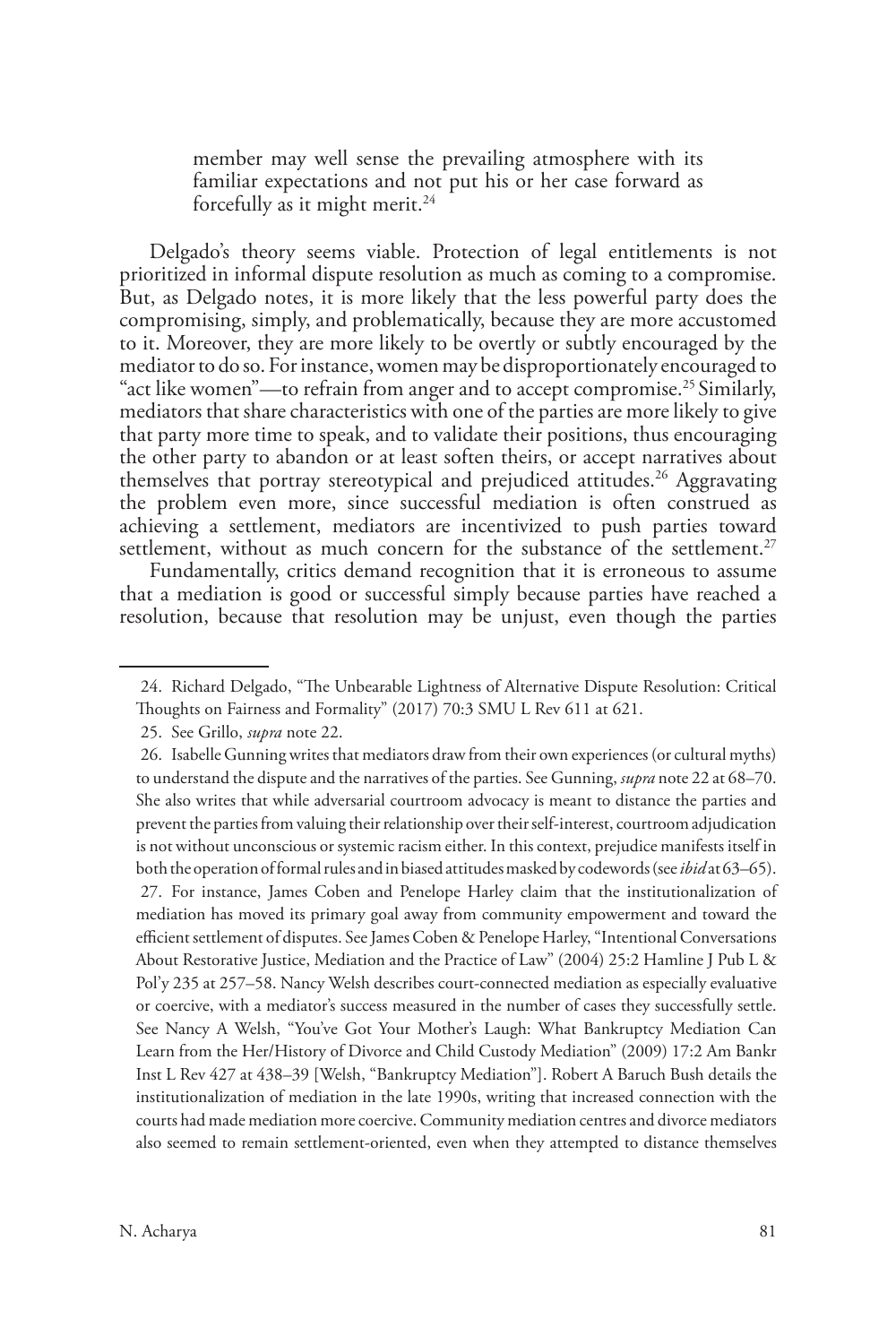seem, on the surface, to have consented to it.<sup>28</sup> The realities of mediation that they point to are unsettling and need to be taken seriously, especially given that mediation is being increasingly integrated into civil justice. Invoking the mantra that mediation is cheaper, faster, and simpler offers no satisfactory response. Rather, what is needed is serious engagement with the question of how legitimate mediation can be defined, such that concerns associated with de-prioritization of the rule of law are taken into account.

#### *B. Responding to Rule of Law Concerns*

The first step toward a theory of legitimate mediation that is responsive to rule of law concerns requires maintaining clarity on what the normative load of the rule of law really is and its limits. It is helpful to begin by imagining a situation where a patient is misdiagnosed by her doctor resulting in delayed treatment. She cannot, however, prove on a balance of probabilities that the doctor's misdiagnosis constituted a breach of the standard of care. If a judge nonetheless awards compensation, the outcome is illegitimate because it is contrary to the pre-existing legal principle that injuries are only compensable if negligence (i.e., breach of the standard of care) can be proven on a balance of probabilities. Of course, there are hard cases where the legal rules are unclear and their interpretation is debatable, but at the heart of the debate is securing the best interpretation of the existing law so that it can be applied to the facts of the case.<sup>29</sup> Otherwise, adjudication fails to uphold the rule of law, and its processes and outcomes cannot be legitimate.

Mediation, on the other hand, is a process that should enable mutual creation of fresh norms that will then guide the parties' own resolution of the dispute. As Fuller puts it, "mediation is commonly directed, not toward achieving conformity to norms, but toward the creation of the relevant norms themselves".<sup>30</sup> In other words, the parties themselves will decide what

from the courts. See Robert A Baruch Bush, "Staying in Orbit, or Breaking Free: The Relationship of Mediation to the Courts over Four Decades" (2008) 84:3 NDL Rev 705 at 727–30. 28. In addition to those otherwise noted, for other prominent critics see e.g. Harry T Edwards, "Alternative Dispute Resolution: Panacea or Anathema?" (1986) 99:3 Harv L Rev 668 at 675–82; Judith Resnik, "Procedure's Projects" (2004) 23 CJQ 273 at 276; David Luban, "Settlements and the Erosion of the Public Realm" (1995) 83:7 Geo LJ 2619 at 2622–23.

<sup>29.</sup> Ronald Dworkin popularized the phrase "hard cases" when referring to cases of legal indeterminacy, and the hard task of resolving that indeterminacy to come to a judicial conclusion. See Ronald Dworkin, "Hard Cases" (1975) 88:6 Harv L Rev 1057.

<sup>30.</sup> Lon Fuller, "Mediation—Its Forms and Functions" in Kenneth I Winston, ed, *The Principles of Social Order* (Durham, NC: Duke University Press, 1981) 125 at 128. See also *ibid* at 144–45.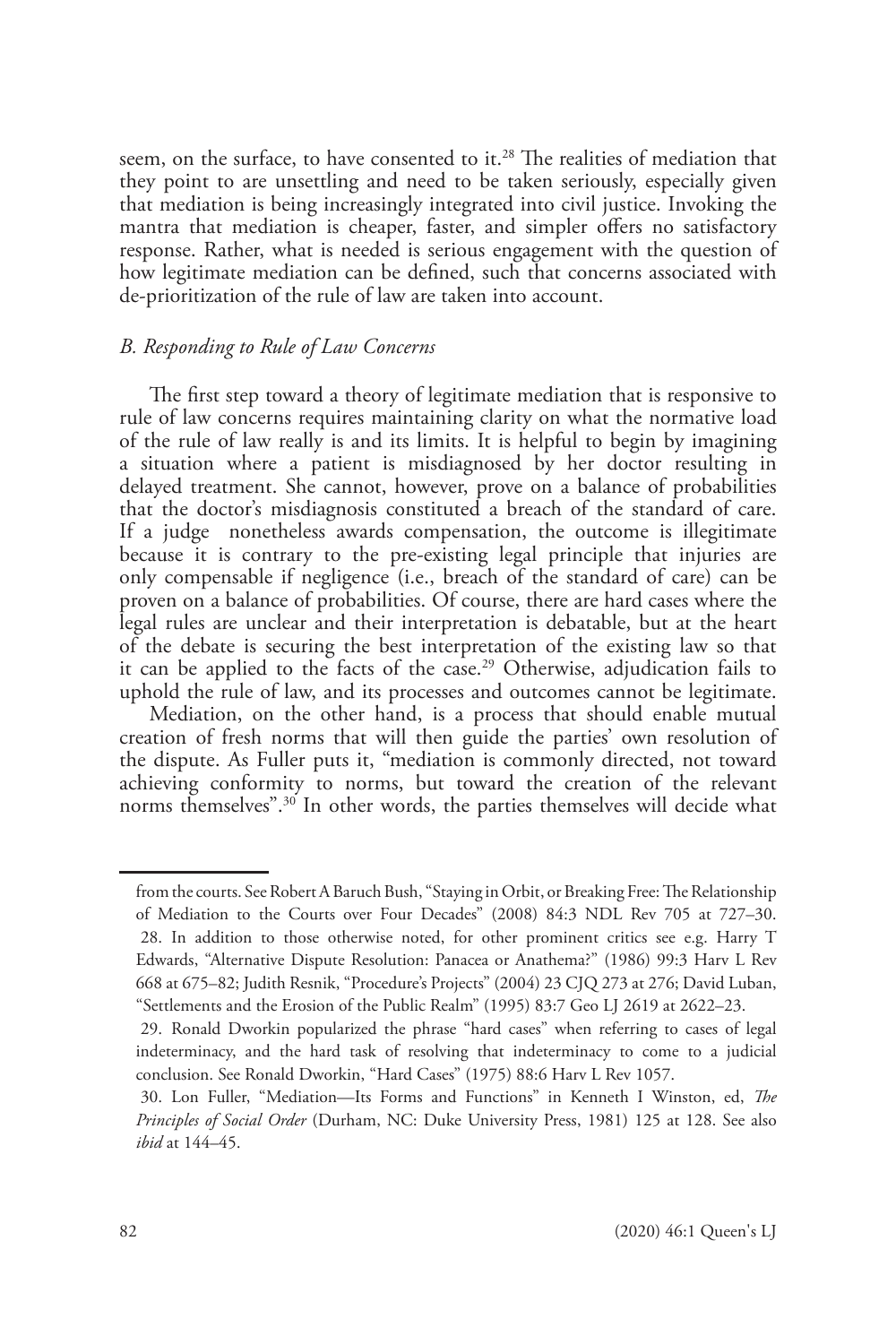principles matter and therefore what they should do. As such, in a mediation context, while the existing legal rules may be relevant, they do not dictate the validity of the outcome. Unlike adjudication, a valid mediated outcome may be inconsistent with the rules that are set out in the law. For instance, consider the above example of the patient who suffers a medical misdiagnosis and delay in treatment. Parties may agree that she is entitled to some compensation and their resolution may reflect this, even though at law she may not be so entitled.<sup>31</sup> Accordingly, while a mediated outcome may be consistent with legal norms, it does not have to be. So, securing the rule of law in the sense of ensuring that the existing laws are administered and enforced cannot be accomplished through mediation. For that, an authoritative adjudication process is necessary. This is an important recognition, and one of which proponents of mediation and reformers of civil justice must always remain aware.

But none of this necessitates the conclusion that adjudication is the only viable and just dispute resolution process and that mediation is irredeemable. Such a conclusion depends on the false premise that just or good outcomes can only be those that are consistent with existing law. This cannot be true, particularly in post-traditional, pluralistic societies.<sup>32</sup> What the law should be, and indeed even what the law is, is often indeterminate, and multiple viable interpretations will exist. Ultimately, one interpretation wins the day, but this does not mean that the other interpretations or other norms are inherently bad or unjust; it means that they do not become valid law.<sup>33</sup> This recognition yields an understanding of the normative limits of the rule of law. Take for example debates around legalization of cannabis. There are surely viable arguments on both sides. In some societies, the pro-legalization side won the day, and in others, the pro-criminalization side won the day, at least for now. A judge in the first society must not find a person guilty of a crime if they smoke recreational cannabis—this would be an illegitimate finding. In the second society, a judge must find a recreational smoker guilty of a crime, and failure to do so would

<sup>31.</sup> As noted by the Law Commission of Canada: "A degree of flexibility over the distribution of responsibility is possible in a consensus-based justice process. This type of flexibility does not always exist in a conventional litigation model. A consensus-based justice approach to conflict enables factors to be taken into account in responsibility allocation beyond what formal rules of law might suggest." See Law Commission of Canada, *supra* note 2 at 105.

<sup>32.</sup> See Carrie Menkel-Meadow, "The Trouble with the Adversary System in a Postmodern, Multicultural World" (1996) 38:1 Wm & Mary L Rev 5. For similar sentiments, see also Maria Antonietta Foddai, "Mediation on Trial: Incongruencies Within a Traditional Legal Paradigm" (2014) 4:1 J Arbitration & Mediation 123.

<sup>33.</sup> For jurisprudential expression of this idea, see e.g. Habermas, *Facts and Norms*, *supra* note 15 at ch 5. Further, he states: "In a pluralistic society in which various belief systems compete with each other, recourse to a prevailing ethos . . . does not offer a convincing basis for legal discourse" (*ibid* at 200). Similar ideas have been expressed in the context of democratic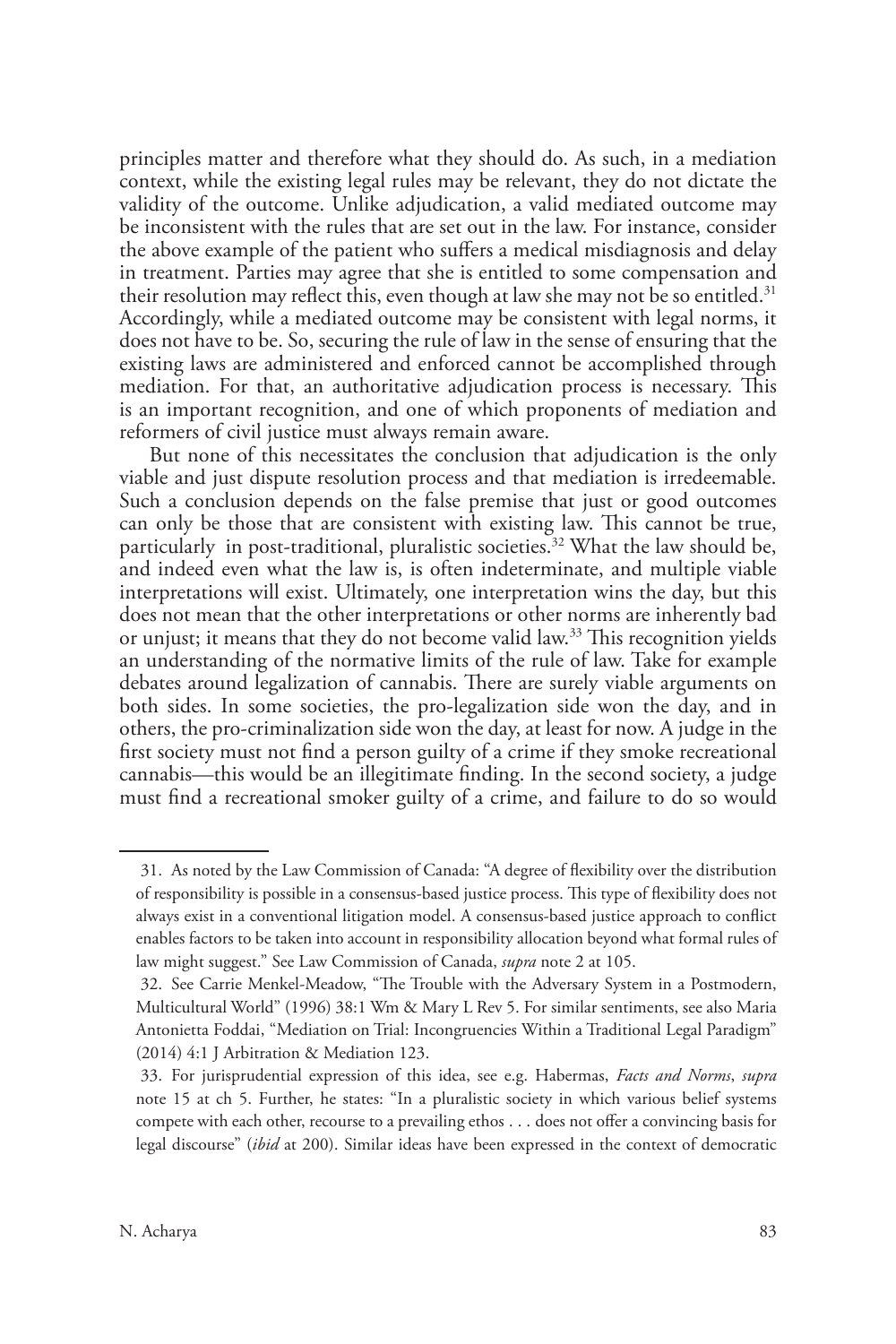constitute an illegitimate outcome. An application of the existing rules will be valid in either society, even though the law is substantively different in both. The validity of the outcomes is not derived because of any necessary moral superiority of one rule—if this were the case, then only one of the societies would end up with a legitimate outcome. But both outcomes are legitimate in that both secure the rule of law in that particular society.

This legitimacy is not derived from the moral "rightness" or superiority of the law itself. The rule of law cannot, and does not, make this normative promise. Rather, it secures legitimacy because it ensures that people are not subjected to arbitrary exercise of authoritative power and that legal subjects are treated as equals and with dignity, as discussed previously.

But this simply does not mean that the only just, fair, or good resolution is one that is secured through the rule of law, as in adjudication. In fact, as Carrie Menkel-Meadow has pointed out, sometimes mediated outcomes are better than potential adjudicative outcomes precisely because they are inconsistent with legal rules.<sup>34</sup> In the medical misdiagnosis situation described above, for example, many would say that compensating a patient for a misdiagnosis is a better outcome than awarding no compensation, which is the legitimate outcome that the adjudicative process would yield through an application of the existing tort law framework.

legitimacy. David Estlund writes:

[I]n a diverse community there is bound to be little agreement on whether a decision is legitimate, since there will be little agreement about whether it meets the independent standard of, say, justice. If the decision is made by majority rule, and voters address the question whether the proposal would be independently correct, then at least a majority will accept its correctness. However, nearly half of the voters might deny its correctness, and on a correctness theory they would in turn deny the legitimacy of the decision—deny that it warrants state action, and/or places them under any obligation to comply. Brute disagreement of this kind raises pragmatic questions about how to maintain stability. A morally deeper worry stems from the fact that much of the disagreement might be reasonable, or in our more generic term, qualified. First, there might be qualified disagreement on what counts as just. Second, even if there is an account of justice that is beyond qualified objection, I assume there will be qualified disagreement in many cases about what actual decisions and institutions meet the agreeable principles of justice.

See David M Estlund, *Democratic Authority: A Philosophical Framework* (Princeton, NJ: Princeton University Press, 2008) at 99.

34. See Menkel-Meadow, *supra* note 2 at 2676.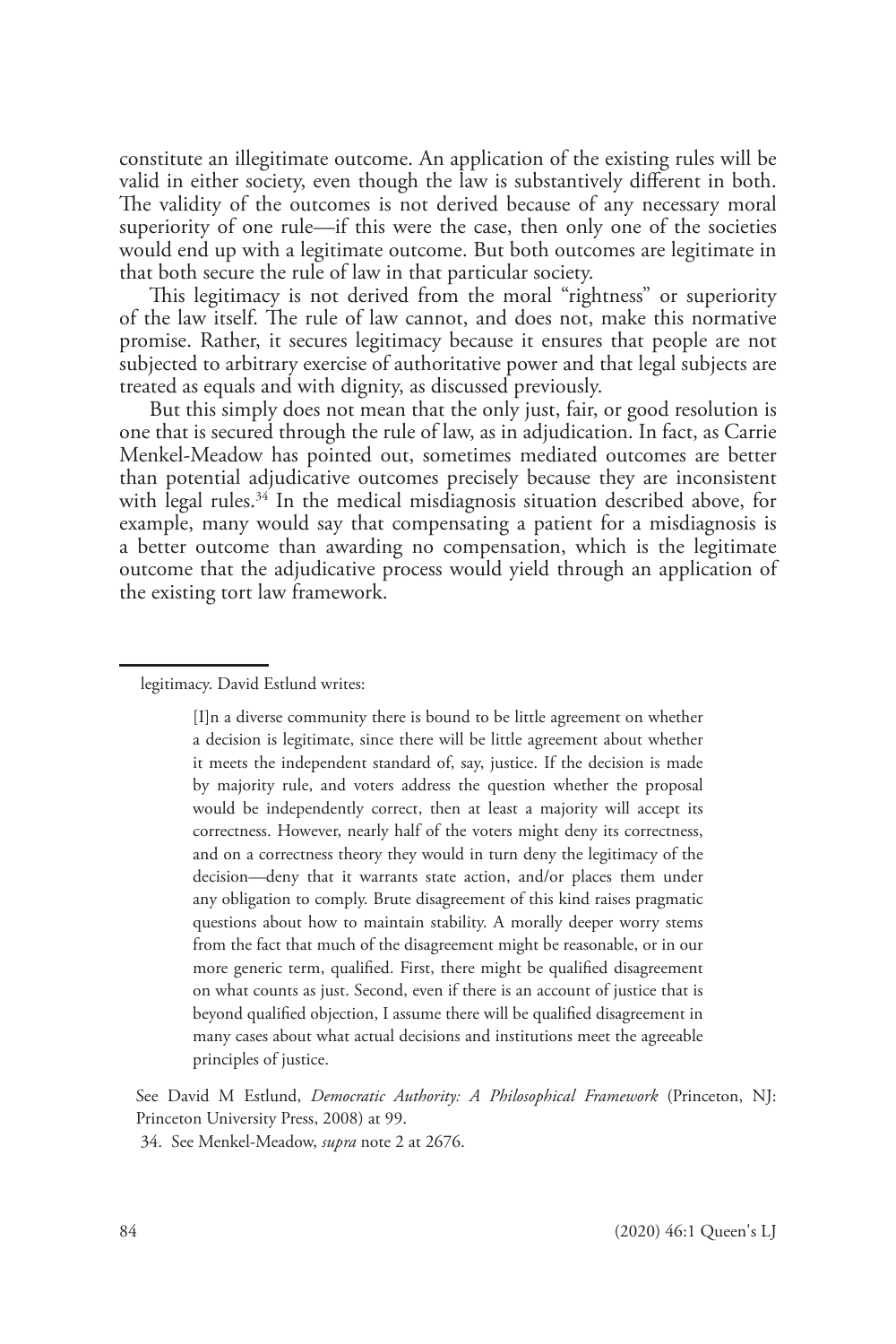The rule of law provides the adjudicative system with institutional legitimacy, but it does not result in the adjudicative system and its outcomes being infallible and invariably just.<sup>35</sup> Adherence to the rule of law assures that although the legal system (or any institution) cannot promise absolute justice, the values of protecting and recognizing the equality and dignity of legal subjects lie at the heart of the system, and this maintains its goodness.<sup>36</sup> Similarly, although mediation is not oriented toward applying pre-existing laws to resolve disputes, it can nonetheless have institutional legitimacy, just as adjudication can, as long as the same fundamental values that underlie the rule of law and adjudicative legitimacy are expressed within the mediation process.

The task, then, is to establish a framework for legitimate mediation that holds at its core the values of equality and dignity, along with the values inherent to mediation—recognition that parties are capable of engaging in consensual, mutual ordering and a recognition of their right to self-determine the resolution of their dispute in accordance with the norms that they themselves create.

Dialogue theory is well suited to provide such theoretical rooting for legitimate mediation because, as I explain below, conceptualizing mediation through dialogue theory can create space for all the above noted values, and can orient the mediation process and players within it to become increasingly responsive to the concerns raised by critics, explained above. In the next section, I offer some preliminary thoughts on how mediation can be theorized as dialogue and why it would be beneficial to do so. My hope is that my comments here initiate further debate about the wisdom of conceptualizing mediation as dialogue and about the nuances of what it means for mediation to be a good dialogue.

## **II. Mediation as Dialogue**

The concept of dialogue has been theorized by philosophers and theorists of education, psychology, ethics, and more.<sup>37</sup> Though many unique contributions as to what constitutes dialogue and what its utility is have been offered, a common theme is that a true dialogue is an authentic commitment to cocreation of meaning through mutual contribution and understanding. In the context of conflict, David Bohm, for instance, suggests that dialogue can help

<sup>35.</sup> For an accessible and succinct discussion of the value and limitations of the rule of law, see Tamanaha, "History and Elements", *supra* note 5.

<sup>36.</sup> For a fulsome argument on this point, see Acharya, *supra* note 5.

<sup>37.</sup> Contemporary dialogue theory is usually attributed to Martin Buber. See Martin Buber, *I and Thou*, translated by Walter Kaufmann (New York: Charles Scribner's Sons, 1970). See also Paulo Freire, *Pedagogy of the Oppressed*, translated by Myra Bergman Ramos (New York: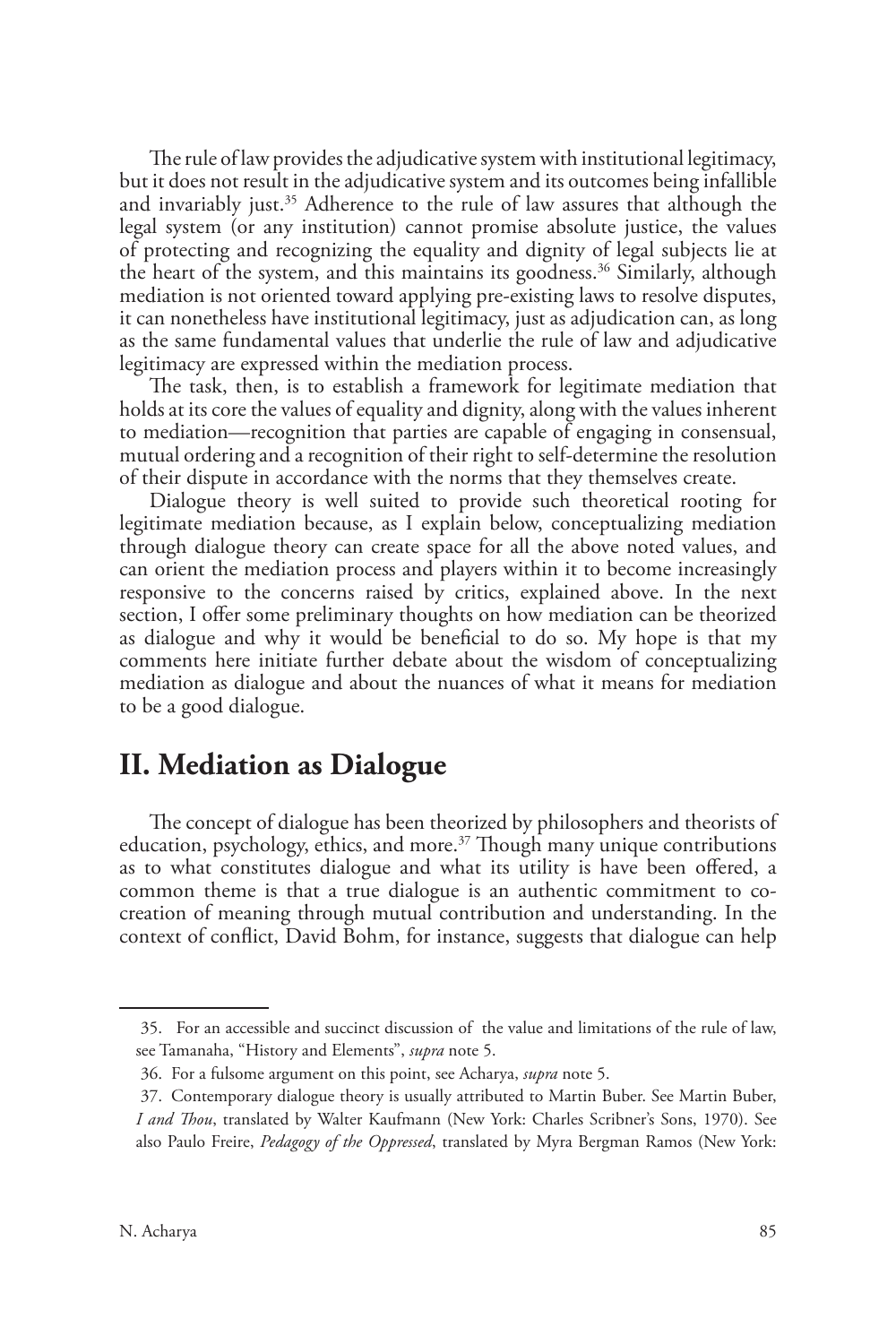participants come to a new and authentically shared understanding, even (and maybe especially) when there is a history of tension or conflict between them.<sup>38</sup>

Given that mediation is a dispute resolution process that involves mutual norm creation through communal engagement among parties, concepts of dialogue can helpfully inform a theory of good mediation.<sup>39</sup> Three crucial questions are key in furthering the task of using dialogue theory as a conceptual grounding for court-annexed mediation:

- i. What constitutes a genuine dialogue? (What does a good dialogue look like? What are its conditions?)
- ii. Why is a good dialogue good? (What values are expressed in the concept of dialogue, and particularly, how are the values of equality, dignity, self-determination, and autonomous decision-making represented in the conditions of a good dialogue?)
- iii. How can dialogue theory be operationalized in practice? (How can the idea of mediation-as-dialogue be used as a practical guide for securing a space for legitimate mediation? What are the implications for how mediators, parties, and party's representatives should behave in order to engage in a dialogical mediation? What structures should be in place to enable mediation as dialogue?)

Many theorists of dialogue discuss its benefits, but there is less direct discussion about its actual conditions—what would a genuine dialogue look like? How does it come about? To approach this question, I turn to Habermas' jurisprudential ideas, which offer a rich theory of dialogue within the context of a legal system. For Habermas, when legal decisions occur through a process

Continuum Publishing Company, 1970); Nel Noddings, *Caring: A Feminine Approach to Ethics and Moral Education* (Berkeley: University of California Press, 1984); David Bohm, *On Dialogue* (New York: Routledge Classics, 2010); Michael Paquette, Erich J Sommerfeldt & Michael L Kent, "Do the Ends Justify the Means? Dialogue, Development Communication, and Deontological Ethics" (2015) 41:1 Public Relations Rev 30.

<sup>38.</sup> See Bohm, *supra* note 37.

<sup>39.</sup> See e.g. Ted Lewis & Mark Umbreit, "A Humanistic Approach to Mediation and Dialogue: An Evolving Transformative Practice" (2015) 33:1 Conflict Resolution Q 3 (advocating that approaching mediation through the lens of dialogue best maximizes the human potential of genuine mutual understanding). See also Stephen Chilton & Maria Stalzer Wyant Cuzzo, "Habermas's Theory of Communicative Action as a Theoretical Framework for Mediation Practice" (2005) 22:3 Conflict Resolution Q 325.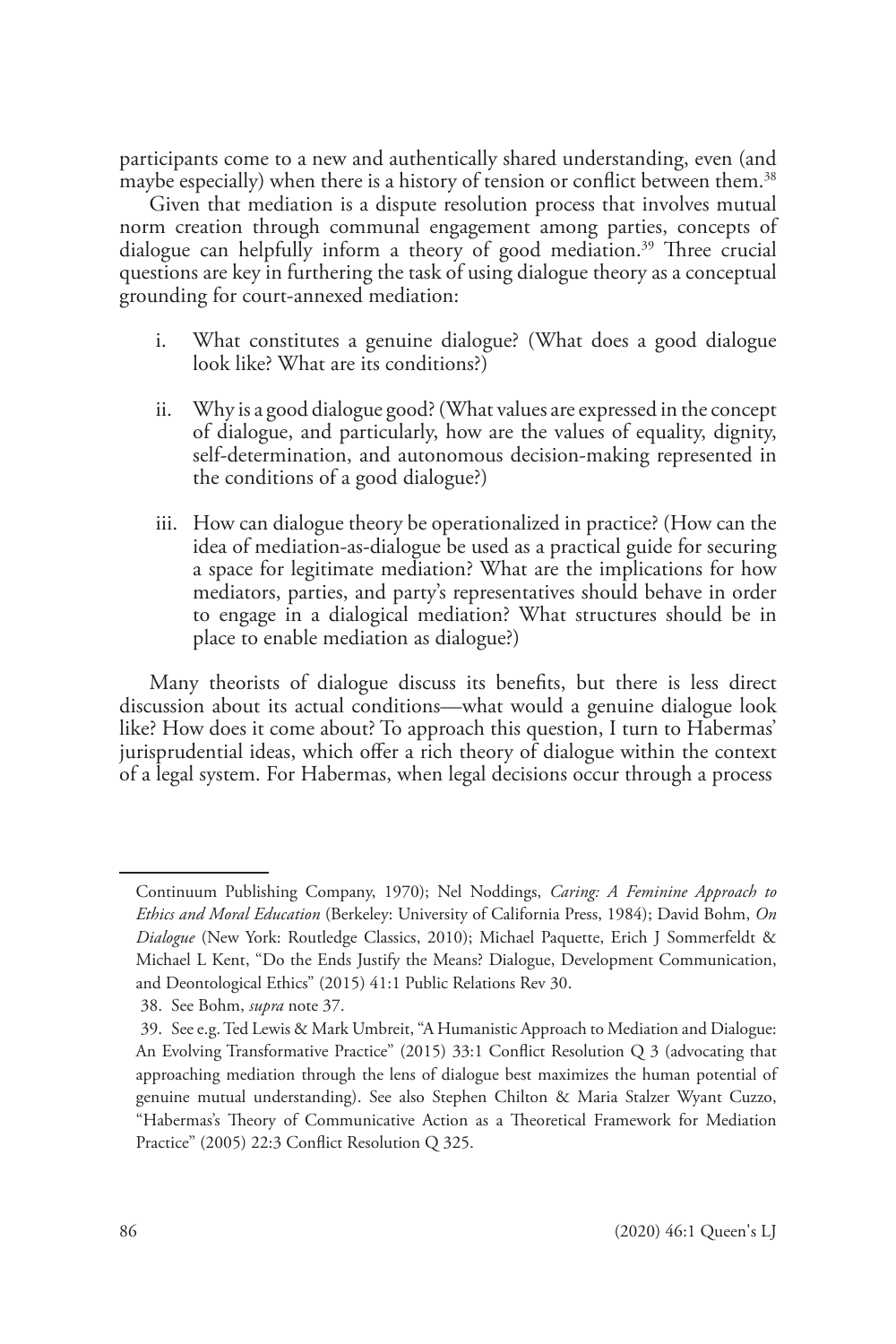that best approximates the conditions of what he calls a "rational discourse", the emergent outcome can be considered valid and legitimate.<sup>40</sup> In the adjudicative context, this means that if the litigants were able to participate in a rational discourse process, and the adjudicative outcome is a product of that process, then the outcome is legitimate.<sup>41</sup> That is, the legitimacy of the outcome is derived from the fact that the process involved a fair and good discourse. What, then, constitutes such a discourse? As I have noted elsewhere, Solum has helpfully defined the necessary conditions of rational discourse in a formulation that was originally suggested by Robert Alexy, and then adopted by Habermas.<sup>42</sup> Solum's presentation of the conditions of rational discourse is as follows:

- i. Rule of Participation: Each person who is capable of engaging in communication and action is allowed to participate.
- ii. Rule of Equality of Communicative Opportunity: Each participant is given equal opportunity to communicate with respect to the following:
	- a. Each participant is allowed to call into question any proposal;
	- b. Each participant is allowed to introduce any proposal into the discourse; and
	- c. Each participant is allowed to express attitudes, sincere beliefs, wishes, and needs.
- iii. Rule Against Compulsion: No participant may be hindered by compulsion—whether arising from inside the discourse or outside of it—from making use of the rules secured under  $(1)$  and  $(2).^{43}$

For Habermas, then, to the extent that discourse principles are approximated within adjudicative structures, such that the conditions of participation and non-coercion are respected, the process and outcomes that emerge from it can be considered legitimate.

<sup>40.</sup> See Habermas, *Facts and Norms*, *supra* note 15.

<sup>41.</sup> See *ibid* at ch 5.

<sup>42.</sup> See Acharya, *supra* note 5.

<sup>43.</sup> Lawrence B Solum, "Procedural Justice" (2004) 78:1 S Cal L Rev 181 at 269–70.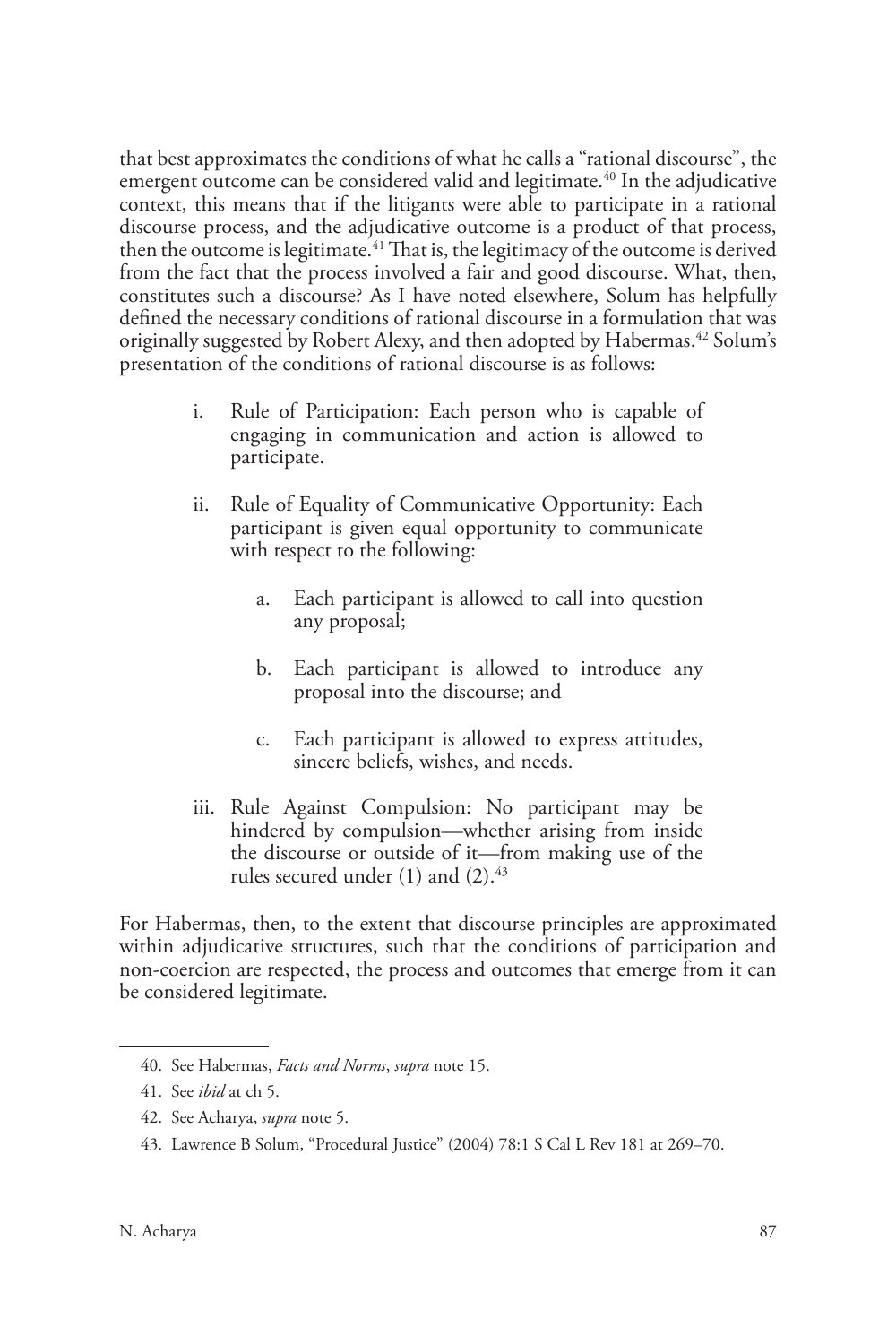But why does adherence to these discourse principles result in legitimizing the resolution? These discursive principles can do the normative work of giving legitimacy to an outcome because they are value-laden. Where law emerges through a process that embodies the principles of rational discourse, affected parties are entitled to an equal right to voice their viewpoints and arguments freely and meaningfully. This provides a justifiable reason, grounded in the fairness and justifiability of the process, for the participants to recognize the legitimacy of the resolution.<sup>44</sup>

The discourse principles are valuable in the enterprise of setting out legitimate dispute resolution in the mediation context because they give simultaneous expression to the values that underlie the rule of law and the fundamental features of mediation. The values of equality and dignified treatment of parties are represented in the ideals of equal participation and equal communicative opportunity, as well as the rule against coercion. Moreover, self-determination is foundational to dialogue because its very purpose is to ultimately arrive, together, at an authentic, uncoerced, non-imposed outcome. In addition, there is no demand to apply any predetermined norms. Rather, the conditions of discourse carve out a space for parties to co-create the norms through a fair dialogue. As such, I gratefully commend Chilton and Cuzzo for seeing and writing about the value of Habermas' principles as a framework for mediation.<sup>45</sup> The concept of dialogue, emboldened by Habermas' principles of discourse, provides a promising scaffolding for defining what constitutes legitimate mediation. It would give rise to a model that is rooted in values that go beyond efficiency, and that resonates with the values of the rule of law and simultaneously provides expression for appreciating mediation as a dialogue oriented toward mutual understanding, and, ultimately, a self-determined outcome.

This leads to the third and most difficult question—how can the theory of an ideal dialogue be translated into a practical framework for assessing, reforming, and creating legitimate mediation programs in Canadian civil justice? In my comments below, I indicate challenges and points of debate that would, and

<sup>44.</sup> See Habermas, *Facts and Norms*, *supra* note 15 at 197–98. Tom Tyler's work with respect to the relationship between participation and legitimacy is well known. See e.g. Tom R Tyler, "The Psychological Consequences of Judicial Procedures: Implications for Civil Commitment Hearings" (1992) 46:2 SMU L Rev 433; Tom R Tyler, "What is Procedural Justice?: Criteria Used by Citizens to Assess the Fairness of Legal Procedures" (1988) 22 Law & Soc'y Rev 103; Hollander-Blumoff & Tyler, *supra* note 13.

<sup>45.</sup> See Chilton & Cuzzo, *supra* note 39. Readers should see Chilton and Cuzzo for a more detailed look at Habermas' theories of linguistic presuppositions of communicative action and the authors' take on how these presuppositions can be used to inform what mediators should do. Although Chilton and Cuzzo do not link their analysis to the rule of law, as I attempt here, I find their insights into how mediation can and should be informed by Habermas' theory to be valuable and entirely complimentary to what I have tried to offer here.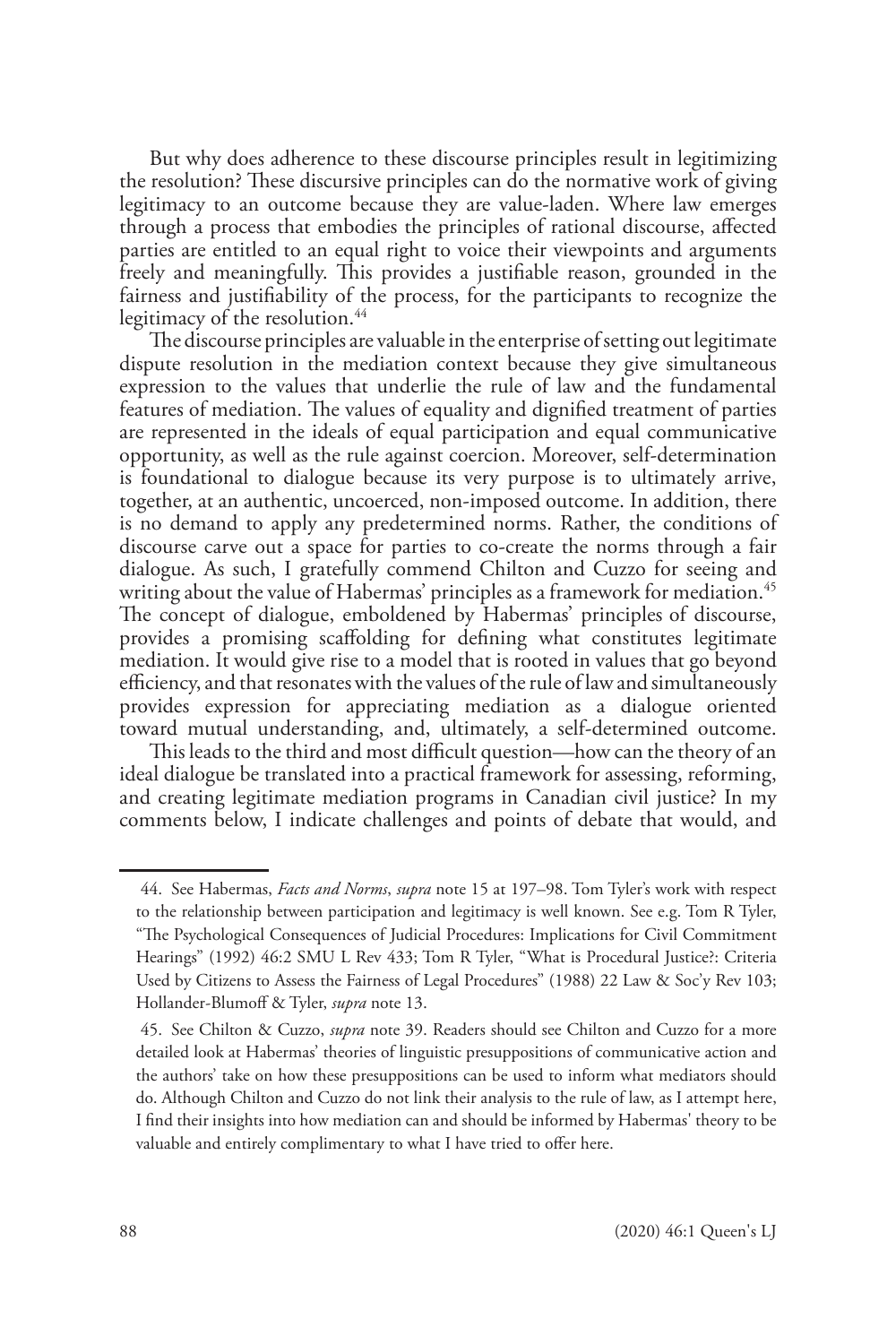should, arise in giving as full an expression to each of the discourse principles as possible within a mediation process. My purpose here is not to resolve all these debates because that cannot be done single-handedly; my goal is to suggest that these are valuable debates that must be on our civil justice agenda in Canada as we assess and reform our mediation processes.

### *A. Rule of Participation*

Naturally, a mediation process must be structured in a way that allows parties who have an interest in the outcome to be present and able to participate. The availability of translators and other aids is an obvious condition that is necessary to ensure that individual communicative needs are met, but there are additional questions that can arise in assessing whether a mediation program best meets this condition.46 For instance, this condition invokes questions around who should have a seat at the mediation. It cannot be the case that any person can participate—individuals must have some relationship to the issue at hand, but, of course, the precise nature of the requisite relationship may be debatable. Surely, a mediation process does not need standing requirements equivalent to adjudication contexts. The key is that assessing mediation programs must involve considerations of who can be allowed to participate and why.

In addition, it may be worth recognizing that allowing additional participants may even improve the communicative capacity (and therefore ability to fully participate) of the directly affected parties. This has been recognized in the Nova Scotia Family Law Mediation program, which allows parties to request a support person to attend their mediation with them.<sup> $47$ </sup> Support persons are often family members and they assist the primary party in communicating comfortably. This can be a useful mechanism for improving a party's communicative capacity and their ability to meaningfully participate in the dialogue. This relates closely with the second dialogical condition discussed below.

### *B. Rule of Equality of Communicative Opportunity*<sup>48</sup>

Assessing a mediation program on the criterion of ensuring equal communicative opportunity must involve a nuanced consideration of varied

<sup>46.</sup> For comments on making mediation accessible to people with disabilities, see Martha E Simmons, "One Mediation, Accessible to All", *Dispute Resolution Magazine* 23:1 (Fall 2016) 23.

<sup>47.</sup> See "Mediation" (last modified 27 March 2020), online: *Family Law Nova Scotia* <www. nsfamilylaw.ca/services/court/mediation> [perma.cc/TKX7-6Z9J].

<sup>48.</sup> See Chilton & Cuzzo, "Habermas's Theory", *supra* note 39. The authors offer an insightful discussion on the value of allowing and enabling parties to ask one another questions. They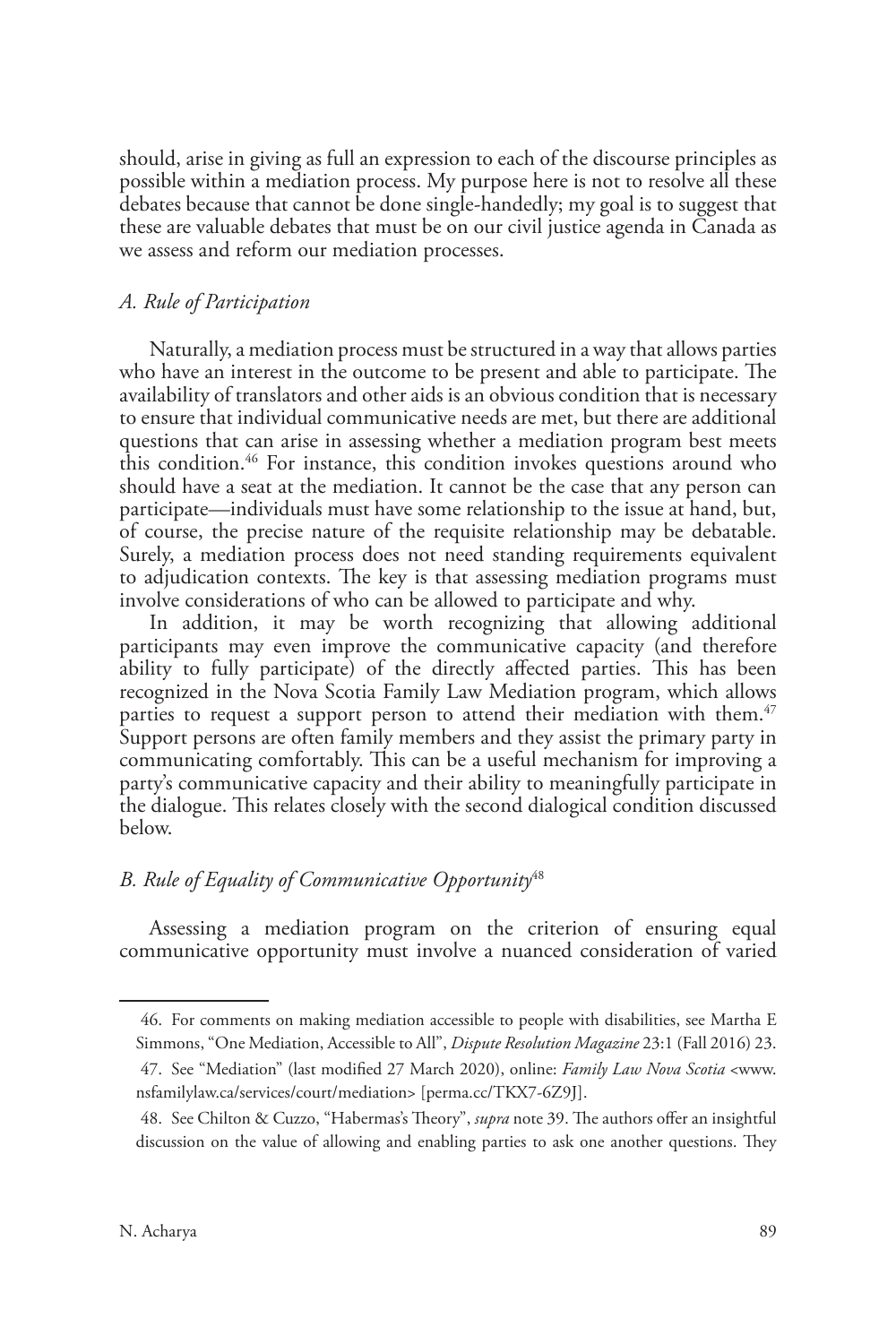forms of communication and a determination of whether the mediation process makes space for that variance. This challenge brings to mind critics of Habermas' theory of rational discourse who complain that his prioritization of rationality as a guiding light for participants in an authentic discourse is both Eurocentric and male-centric. They suggest that the centrality of rationality improperly assumes that the only valid way to persuade one another is through logic and reason, yet many people and cultures use other means, like stories, narrations, or emotive expressions to convey meaning.<sup>49</sup> The emphasis on rationality in Habermas' theory may minimize and even exclude this type of communication. Such exclusion would constitute a compromise to the second condition of equal communicative opportunity. In the mediation sphere, this concern most obviously manifests as a form of mediator bias. As noted above, a mediator may give more validation and more time to speak to someone whose manner of speaking and expressing themselves is more relatable to that mediator.50 Assessment of mediation programs must include finding ways to determine and continually re-assess whether such mediator biases are influencing the participants' communicative opportunity. Subtle demands for Euro- or male-typical rationality should be understood and recognized by mediators and representatives in a mediation, and thereby minimized.

Rationality can, however, be interpreted broadly, and in some important respects, rationality may be considered valuable. First, there is no reason to think that telling a story, relating a personal narrative, or recognizing and expressing the emotional aspects of a conflict are irrational. Rather, such discursive

particularly focus on the idea that questions allow for open and authentic communication and genuine listening, and can thereby foster the relationship-building goal of mediation. "Mediators", they suggest, "can serve as a guides to reinstate and reinforce the inherent value of the question" (*ibid* at 17).

<sup>49.</sup> See Mojca Pajnik, "Feminist Reflections on Habermas's Communicative Action: The Need for an Inclusive Political Theory" (2006) 9:3 European J Soc Theory 385, citing Jane Braaten, "From Communicative Rationality to Communicative Thinking: A Basis for Feminist Theory and Practice" in Johanna Meehan, ed, *Feminists Read Habermas: Gendering the Subject of Discourse* (New York: Routledge, 1995) 139, Simone Chambers, "Feminist Discourse/Practical Discourse" in Johanna Meehan, ed, *Feminists Read Habermas: Gendering the Subject of Discourse* (New York: Routledge, 1995) 163, Carol C Gould, *Rethinking Democracy: Freedom and Social Cooperation in Politics, Economy, and Society* (Cambridge: Cambridge University Press, 1990), and Iris Marion Young, *Inclusion and Democracy* (Oxford: Oxford University Press, 2002).

<sup>50.</sup> See e.g. Gunning, *supra* note 22 (showing that minority parties may adopt narratives that are more in line with the mediator's bias). See also Grillo, *supra* note 22 (noting that women are often disallowed, in various ways, to express emotions like anger, because they are considered unfeminine).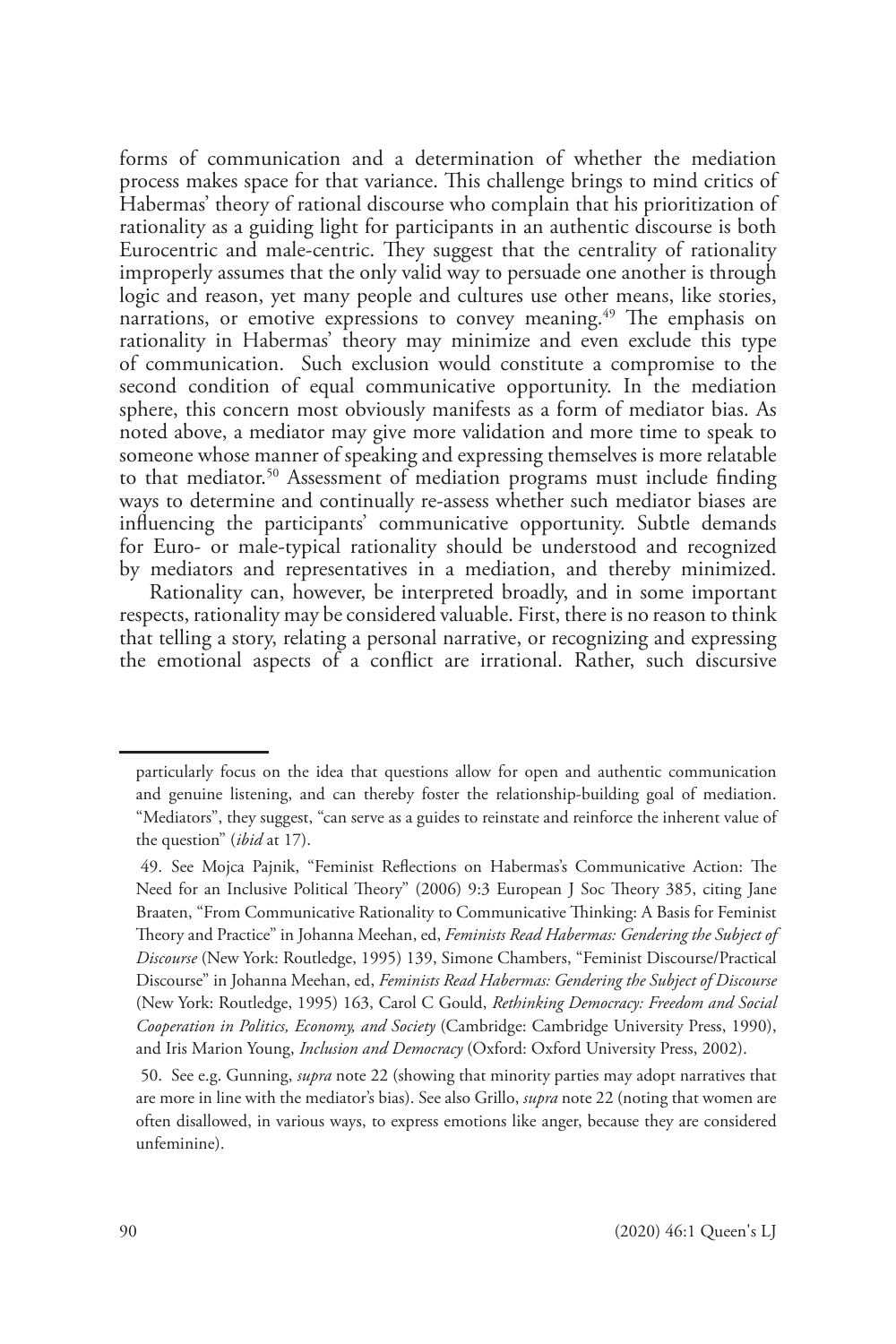elements would add to the richness of the dialogue and help participants to understand the dispute from the other's perspective.<sup>51</sup>

Secondly, mediators may help parties avoid some of the pitfalls of irrationality that we are all prone to and enable a better understanding among parties. Roger Fisher and William Ury are famous proponents of recognizing that human elements, like our propensity to "get angry, depressed, fearful, hostile, frustrated, and offended", can prevent rational exploration of a problem.<sup>52</sup> So can our tendency of allowing our egos to become irrationally attached to a position that we take, which makes wise reconciliation and agreement less likely.<sup>53</sup> A good mediator should be able to help parties move past these "people problems", as Fisher and Ury call them.<sup>54</sup> They offer valuable methods for how negotiators may do so in their well-known approach to principled negotiation outlined in their book, *Getting to Yes: Negotiating Agreement Without Giving In*. The most central idea is to avoid over-commitment to positions by focusing instead on the interests that underlie the parties' positions.<sup>55</sup> By doing so, parties are in a better position to rationally determine whether they have mutual or complementary interests and may be able find ways to maximize the realization of as many interests as possible of all parties. Mediators would do well to adopt the concepts of principled negotiation to help parties achieve rationally motivated outcomes.

Finally, rationality may reasonably be taken to imply that participants be willing to provide reasons for their claims and positions, and to that extent it is valuable, because it would help to maintain authenticity and sincerity in the dialogue. Through dialogue wherein both parties are prepared to offer reasons for their positions or claims, participants have the best chance of truly understanding each other and proceeding toward a meaningful consensus. The demand for reasons may also help to diffuse situations where a party makes powerful and coercive assertions without having to be accountable for them through articulation of reasons. Mediators should, then, be adept at asking parties to explain their claims, to provide grounding reasons, and to notice and point out inconsistencies.<sup>56</sup>

<sup>51.</sup> See Jürgen Habermas, "A Reply to My Critics" in John B Thompson & David Held, eds, *Habermas: Critical Debate* (London: The Macmillan Press Ltd, 1982) 219.

<sup>52.</sup> Roger Fisher & William Ury with Bruce Patton, ed, *Getting to Yes: Negotiating Agreement Without Giving In*, 3rd ed (New York: Penguin Publishing, 2011) at 21.

<sup>53.</sup> See *ibid* at 5.

<sup>54.</sup> *Ibid* at 21.

<sup>55.</sup> See *ibid* at 11.

<sup>56.</sup> For excellent examples of phrasing that mediators may use in this respect, see Chilton & Cuzzo, *supra* note 39.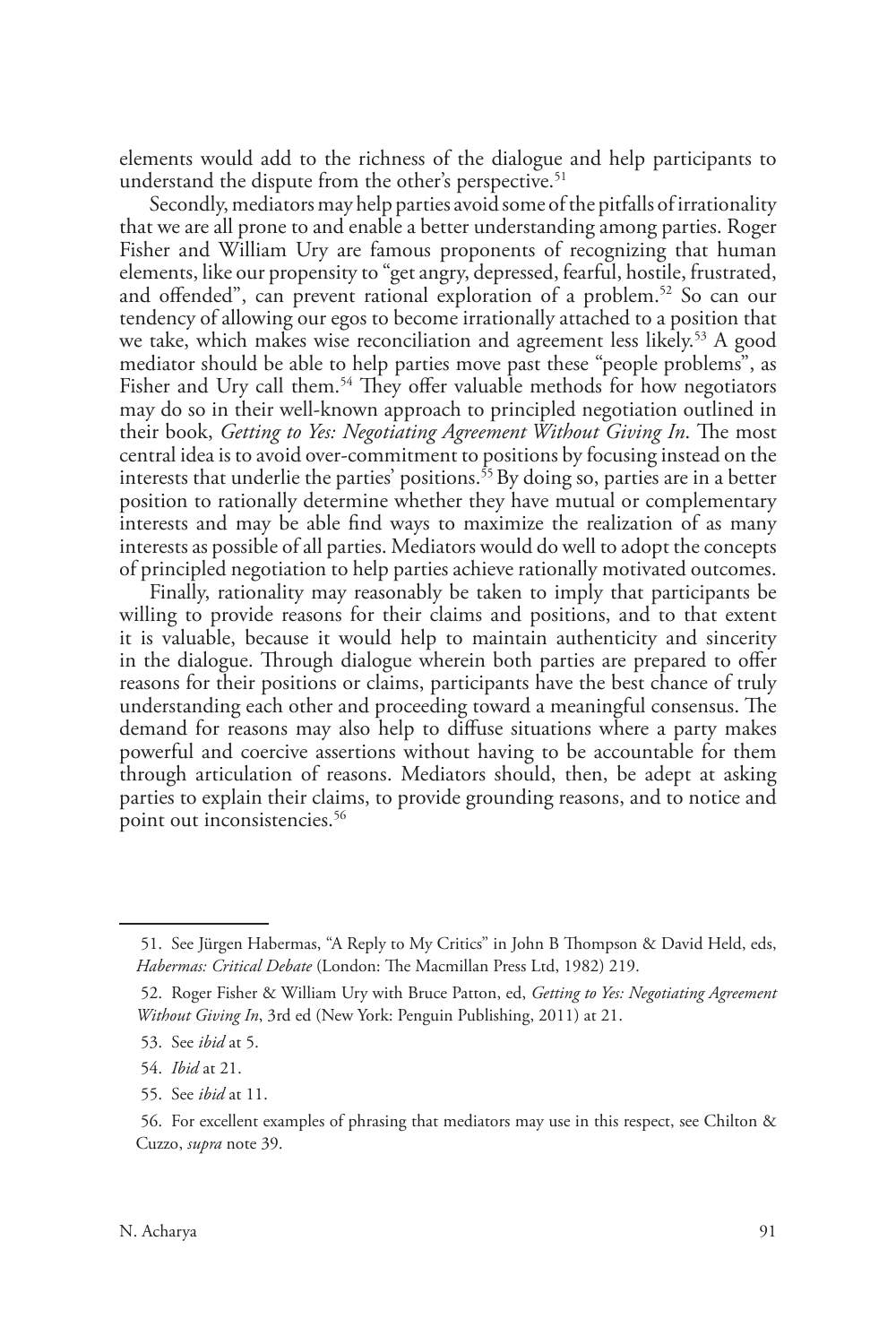#### *C. Rule Against Compulsion*

Compulsion can occur in a mediation context through two sources of power exertion. One is rooted in power differentials between the parties. A more powerful party may cause a less powerful party to speak less, disagree less, and accept a compromise more readily. For instance, in a mediation between an employer and an employee, the employee may experience a power differential that causes her to agree more readily to certain terms. Second, a mediator may exert influence to cause one or both of the parties to accept an agreement. Numerous studies suggest that mediators use tactics that pressure parties to settle, compromising the principles against compulsion.<sup>57</sup>

These are challenging concerns, but using dialogue theory as a guiding framework for legitimate mediation can be helpful in becoming responsive to them. At its core, this framework enables and demands an interpretation of successful mediation as one where a fair discourse happened, rather than one where a settlement or a compromise was reached, and several important ideas that are relevant to concerns around compulsion flow from this approach.

First, it implies mediators must recognize that their primary role is to secure a fair dialogue, not to champion a settlement. Along these lines, Bush and Folger advocate that mediators must be taught that "the essential role of the mediator is to *support* the parties' conversation, and their deliberation and decisionmaking, rather than to control, guide, or direct it in any way", and they provide practical guidance to that effect.58 Assessing mediation programs must involve determining whether mediation training programs expressly emphasize that the mediator's role is to secure a space for a fair dialogue, not to achieve settlement. This type of mediator training is imperative if a dialogical approach to mediation is adopted. In addition, to continually improve court-annexed mediation, empirical inquiries should be made to determine whether parties felt coerced during a mediation, whether they felt imposed upon, whether they felt heard and respected, and whether they felt truly engaged in an authentic dialogue.<sup>59</sup>

<sup>57.</sup> As noted in the discussion above, Richard Delgado has done work implying that mediators function like decision-makers and their prejudicial biases can impact the process—so for instance, a person from the dominant group gets to ask more questions, or gets to speak more which in terms of the rational discourse frame, hinders condition two of equal communicative opportunity. Welsh has described how court-annexed mediation involves mediator tactics that pressure parties to settle. See Welsh, "Bankruptcy Mediation", *supra* note 27 at 438–39. See also Coben & Harley, *supra* note 27 at 257–58.

<sup>58.</sup> Bush & Folger, "Risks and Opportunities", *supra* note 2 at 40 [emphasis in original].

<sup>59.</sup> While no empirical studies seem to have focused squarely on the dialogic nature of mediation in Canada, some empirical work has been conducted to assess the participants' experience during mediation. See Julie MacFarlane & Michaela Keet, "Civil Justice Reform and Mandatory Civil Mediation in Saskatchewan: Lessons from a Maturing Program" (2005)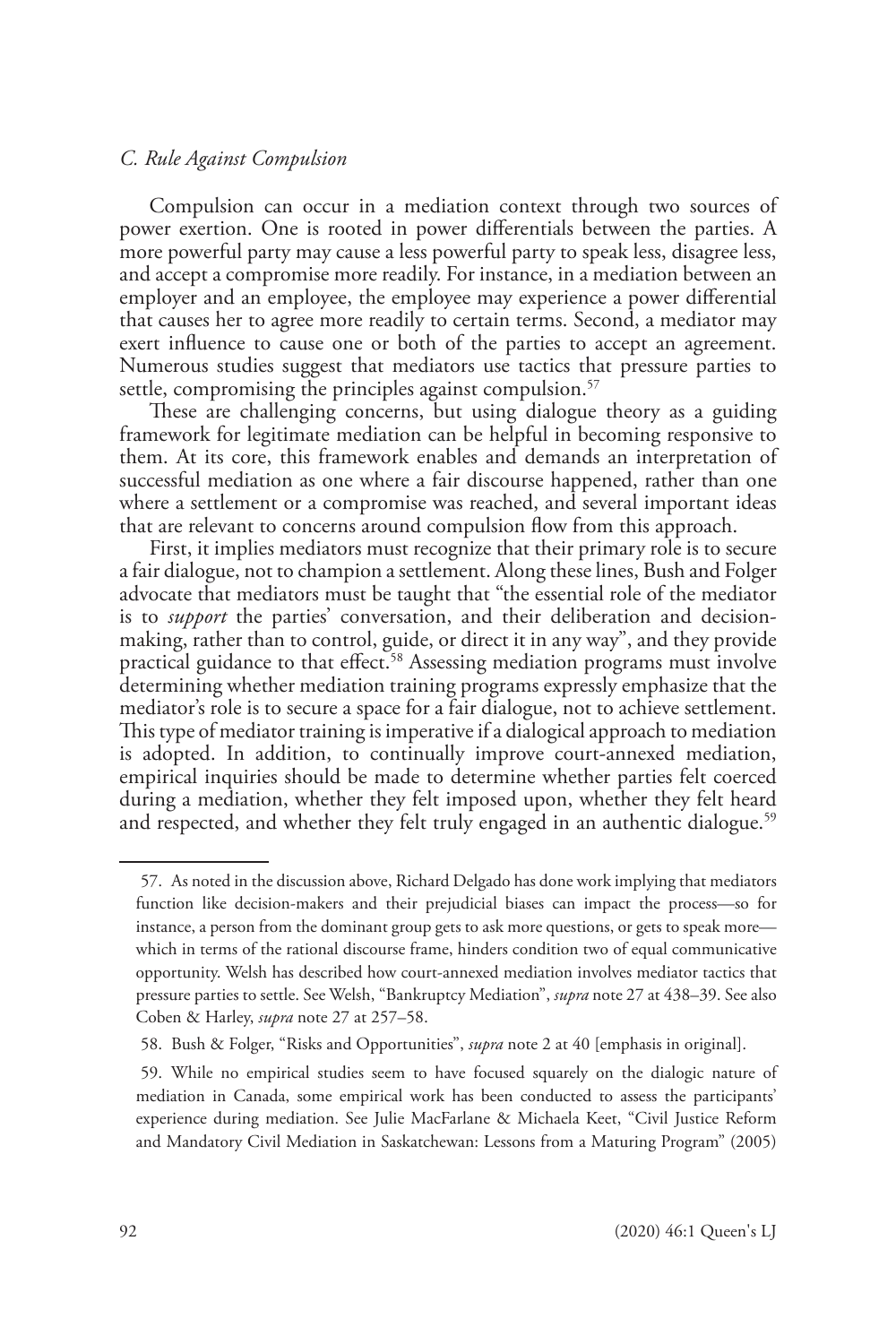This criterion raises a related question around the propriety or advisability of judges acting as mediators. Some empirical evidence suggests that the gravitas that judges bring to mediations results in their statements being interpreted as essentially authoritative by the parties.<sup>60</sup> Given that the primary role of judges is to provide statements of legal evaluations of cases (as opposed to facilitating open dialogues), it would not be surprising if the endpoint of judicial mediation is often an influential comment about the legal merits of each side's case. On the one hand, some may feel that such judicial evaluation would serve as a safeguard in mediations since judges are experts in protecting legal rights and upholding the rule of law. This view, however, espouses a narrow interpretation of both the adjudicative system and the mediation process.

First, in an adjudicative context, the rule of law is not protected only by a judge, but also by procedural and structural protections and precautions, including the rules of evidentiary disclosure, appeals processes, and public accountability. Judicial statements made in a mediation context are, by design, not subject to the same procedural demands as they would be in a litigation context. As a rule, judicial mediations may involve very influential statements from the judge, but without the procedural safeguards that help to legitimate authoritative judicial outcomes in an adjudicative context. This, then, could cause a dangerous compromise to the rule of law, and in particular, its procedural aspects.

Moreover, the idea that a judge's presence in a mediation may help to ensure the rule of law or otherwise help to secure "good" outcomes fails to duly recognize mediation as a distinct process of dialogue that centralizes self-determination. Mediation must not be understood as a sort of "adjudication lite"—a cheaper and less robust version of adjudication, where a judge makes a fairly quick call about the merits of the case and the advisability of pursuing litigation further. Such an interpretation of mediation constitutes a compromise to the dignity of the participants in at least two ways. First, it results in a pseudo-authoritative judicial statement, but disavails participants of the procedural commitments that inhere in legitimate adjudication. Second, it suggests that legal norms are necessarily primary, and given their legal expertise, judges know best how a dispute should be resolved. This fails to recognize mediation as a unique and valuable process because of its commitment to dialogue between parties and consensual decision-making. Adopting a dialogue-based framework for legitimate mediation could help to avoid these potential pitfalls by invoking a

<sup>42:3</sup> Alta L Rev 677. See also Nancy A Welsh, "Magistrate Judges, Settlement, and Procedural Justice" (2016) 16:3 Nevada LJ 983, which provides a helpful empirical tool that can (and should) be used to assess court-connected mediation programs.

<sup>60.</sup> See Coben & Harley, *supra* note 27; Welsh, "Bankruptcy Mediation", *supra* note 27; Baruch Bush, *supra* note 27 and accompanying text.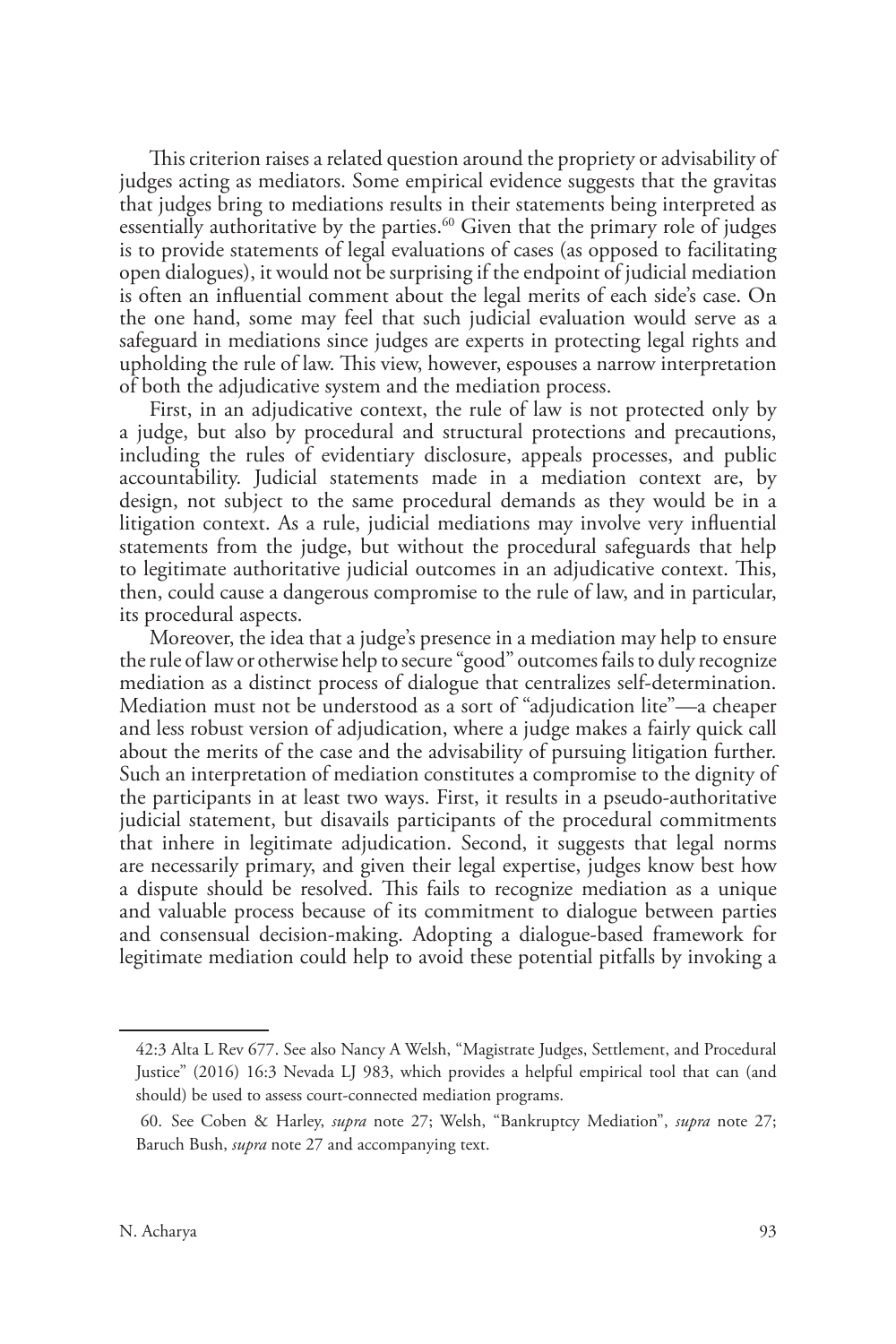paradigmatic shift away from considering mediation as a way to quickly resolve disputes, and instead seeing it as a process designed for mutual decision-making and problem-solving. This shift should be evident in judicial approaches to mediation, as well as in any mediator's approach to mediation. It should be reflected in mediator training and in the participant's experience.

Another related benefit of recognizing successful mediation as good dialogue (rather than achieving a settlement) is that it makes space for parties to be supported in their decisions not to settle. Bush and Folger persuasively explain that securing the ability to leave a mediation is a significant source of power for a party because it prevents them from feeling a compulsion to accept a resolution that is not truly acceptable.<sup>61</sup> This has implications for both mediators and lawyers representing clients in a mediation. When a mediator recognizes that there is hesitancy on the part of a party to enter into a settlement, rather than encouraging acceptance of the settlement (which would be incentivized if the mediator sees settlement as success), the mediator does better when they encourage the party to express their concerns that lie beneath that hesitation.<sup>62</sup> Such encouragement supports a genuine dialogue, and empowers parties to a far greater extent than attempting to push a party into accepting an agreement. Similarly, lawyers must also recognize that their role in a mediation is to assist their clients in engaging in an informed dialogue and not to push clients toward a particular outcome. This was recently recognized by the Court of Queen's Bench of Alberta in *Raichura v Jones*, where a lawyer was ordered to pay damages for improperly pushing a client into accepting settlement.<sup>63</sup>

Along with establishing the correct role of the mediator as facilitator of dialogue and not champion of settlement, assessing a mediation program may also involve considering structural features that would help to secure a fair dialogue. For instance, pre-mediation conferences where parties meet the mediator and are alerted to the process of mediation would likely support dialogical mediation. Parties should be expressly told that the mediator's role is not to protect one side or to secure an outcome for parties that would be secured in a court. Rather, the purpose is to facilitate a dialogue between the parties to enable them to arrive at a conclusion of their own, if they so wish. Parties should be made aware that the purpose of mediation is to provide a space to engage in a genuine discourse, to listen to one another, and to raise concerns sincerely. They should accept that their propositions may be challenged, that inconsistencies in what they say may be brought to light, and that they may be

<sup>61.</sup> See Bush & Folger, "Risks and Opportunities", *supra* note 2.

<sup>62.</sup> See *ibid* at 43.

<sup>63. 2020</sup> ABQB 139. This case is currently under appeal. For a helpful and thoughtful commentary, see Deanne Sowter, "Mediation: A Warning Not to Bully a Client Into Settlement" (18 September 2020), online: *Slaw* <www.slaw.ca/2020/09/18/mediation-a-warning-not-tobully-a-client-into-settlement/>.